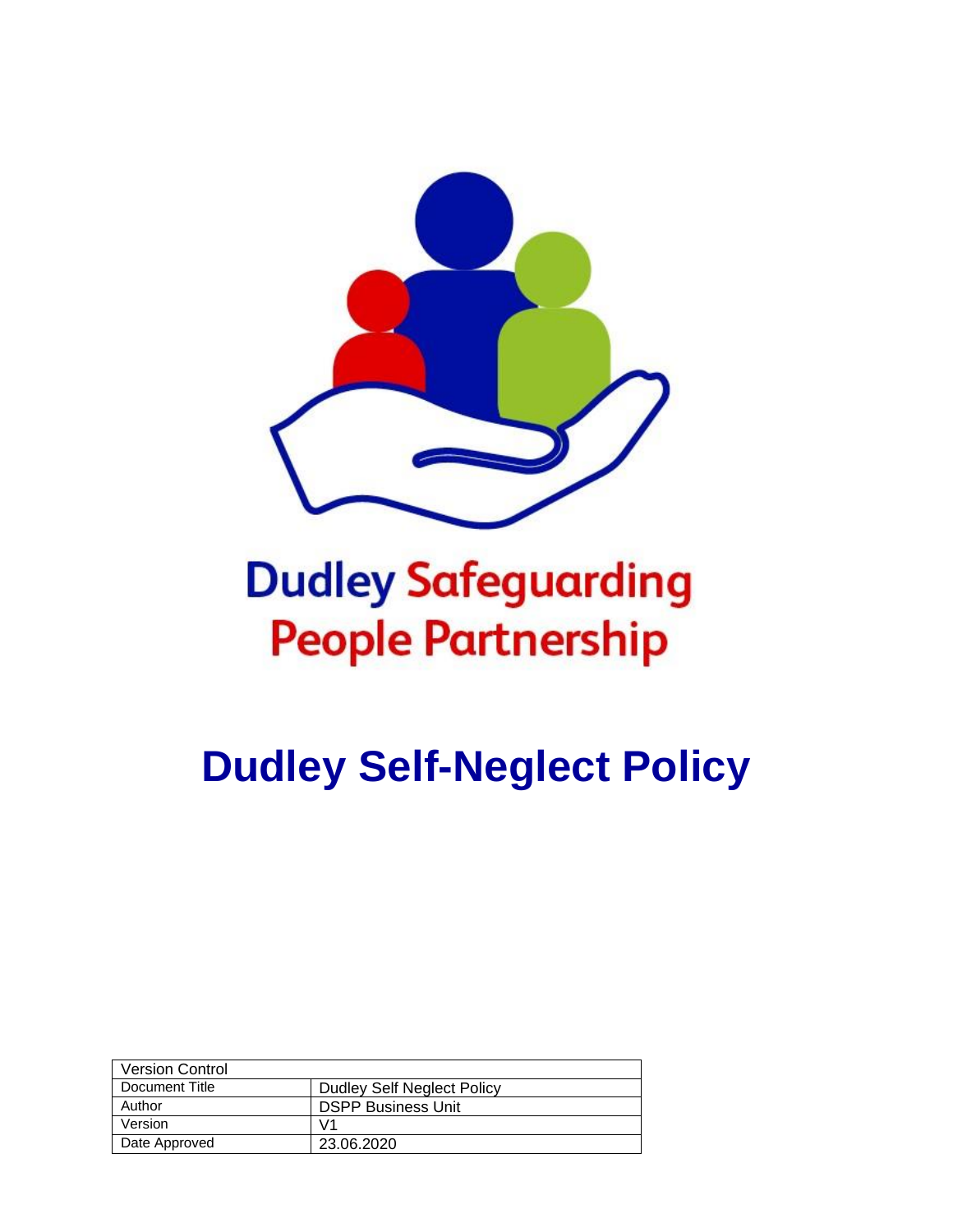# **Contents**

| Factors to consider during assessment and when tailoring intervention and support  16 |  |
|---------------------------------------------------------------------------------------|--|
|                                                                                       |  |
|                                                                                       |  |
|                                                                                       |  |
|                                                                                       |  |
|                                                                                       |  |
|                                                                                       |  |
|                                                                                       |  |
|                                                                                       |  |
|                                                                                       |  |
|                                                                                       |  |
|                                                                                       |  |
|                                                                                       |  |
|                                                                                       |  |
|                                                                                       |  |
|                                                                                       |  |
|                                                                                       |  |
|                                                                                       |  |
|                                                                                       |  |
|                                                                                       |  |
|                                                                                       |  |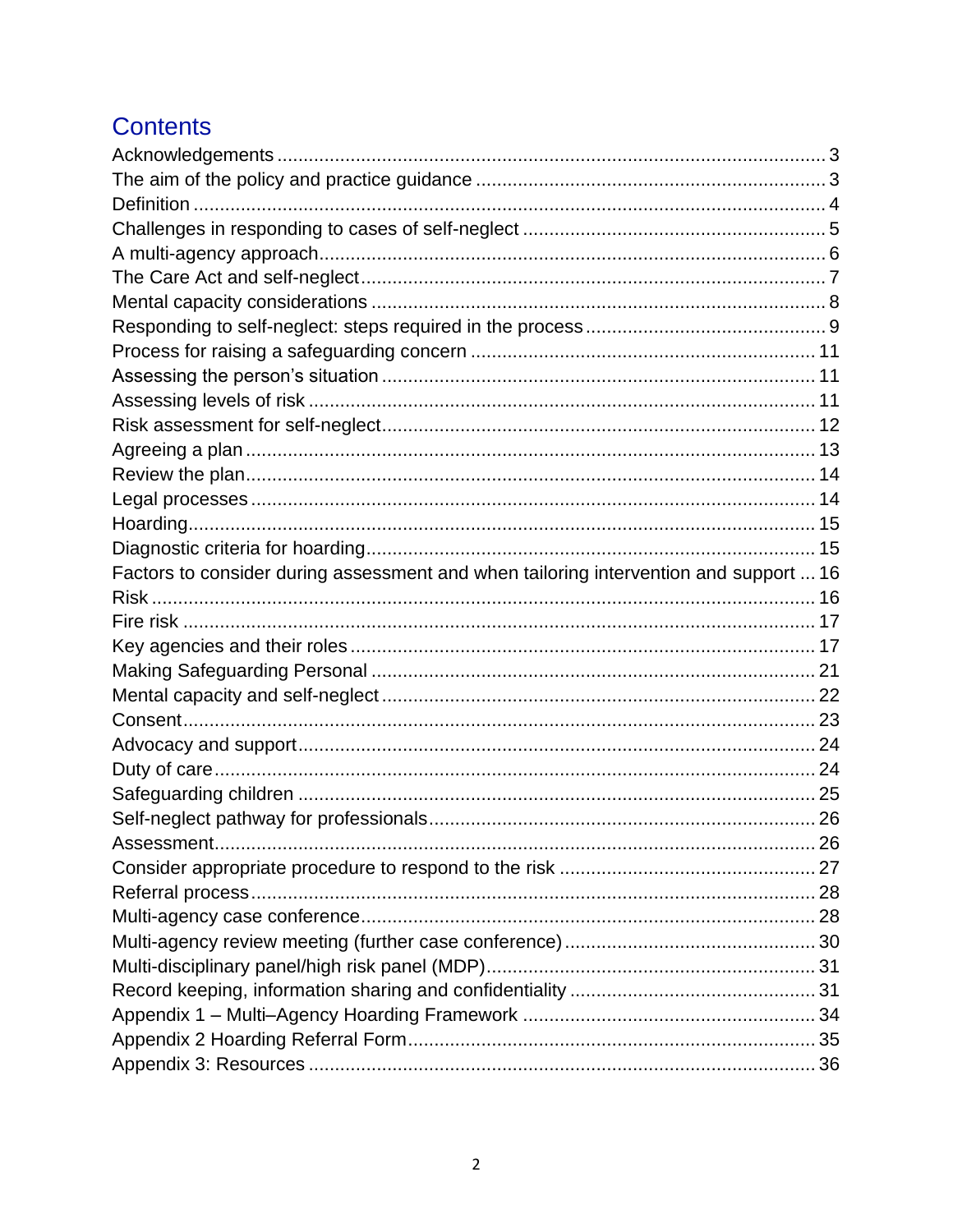# <span id="page-2-0"></span>Acknowledgements

The information provided in this document has been taken directly from a variety of different sources including RiPFA, SCIE and other local authorities' protocols. These have been referenced wherever possible.

This strategy and guidance document is endorsed and produced by Dudley Safeguarding Adult Board (DSAB) within the context of the duties set out at paragraph 14.2 of the Care Act (2014) Care and Support Statutory Guidance (2017). It should be referred to where an adult is deemed to be at risk due to self-neglecting and/or hoarding behaviours. As part of the Dudley Safeguarding People Partnership (DSPP), DSAB is a positive means of addressing issues of self-neglect and hoarding, and as a multi-agency partnership it is considered to be an effective and appropriate forum where strategic discussions can take place on dealing with what are often complex and challenging situations for practitioners and managers as well as communities more broadly. The DSPP is intended to cover and inform all statutory and voluntary/independent sectors that would come into contact with a vulnerable adult who may be at risk of self-neglect and/or hoarding.

# <span id="page-2-1"></span>The aim of the policy and practice guidance

The purpose of this policy and practice guidance is to reduce risk and, where possible, prevent serious injury or death of individuals who appear to be self-neglecting, by ensuring that:

- Individuals are empowered (as far as possible) to understand the implications of their actions and/or behaviours
- There is a shared, multi-agency understanding and recognition of the issues including those involved in working with individuals who self-neglect
- There is effective multi-agency working and practice and concerns receive appropriate prioritisation
- All agencies and organisations uphold their duties of care
- There is a proportionate response to the level of risk to self and others

This will be achieved through:

- Promoting a person-centred approach which supports the right of the individual to be treated with respect and dignity, and to be in control of, and as far as possible, to lead an independent life
- Aiding recognition of situations of self-neglect
- Increasing knowledge and awareness of the different powers and duties provided by legislation and their relevance to the particular situation and individuals' needs, this includes the extent and limitations of the "duty of care" of professionals
- Promoting adherence to a standard of reasonable care whilst carrying out duties required within a professional role, in order to avoid foreseeable harm
- Promoting a proportionate approach to risk assessment and management
- Clarifying different agency and practitioner responsibilities and, in so doing, promoting transparency, accountability, evidence of decision-making processes, actions taken
- Promoting an appropriate level of intervention through a multi-agency approach.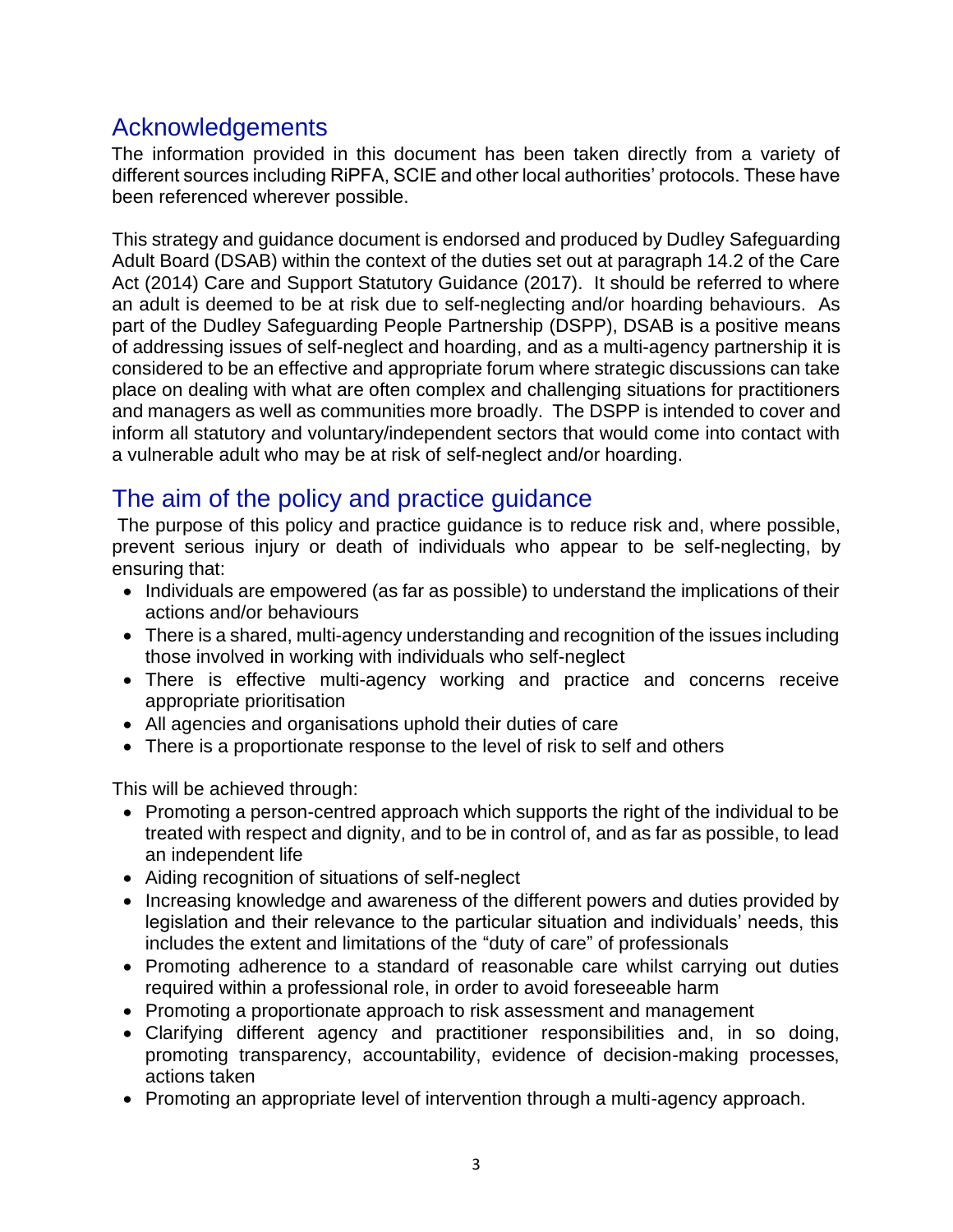This policy is underpinned by the Multi-Agency Hoarding Framework (appendix 1).

Under section 42 of the Care Act 2014, safeguarding duties apply to an adult who meets the following criteria:

- Has needs for care and support (whether or not the local authority is meeting any of those needs); and
- Is experiencing, or at risk of, abuse or neglect; and
- As a result of those care and support needs is unable to protect themselves from either the risk of, or the experience of, abuse or neglect

An adult who meets the above criteria is referred to as an "adult at risk". Safeguarding duties also apply to family carers experiencing intentional or unintentional harm from the adult they are supporting or from professionals and organisations they are in contact with.

In places where this policy only refers to "self-neglect", this also includes hoarding.

### <span id="page-3-0"></span>**Definition**

There is no accepted operational definition of self-neglect nationally or internationally due to the dynamic and complexity of self-neglect. It has sometimes been referred to as "Diogenes syndrome[".](https://en.wikipedia.org/wiki/Diogenes_syndrome) Gibbons (2006) defined it as: "The inability (intentional or nonintentional) to maintain a socially and culturally accepted standard of self-care with the potential for serious consequences to the health and wellbeing of the self-neglecters and perhaps even to their community".

Self-neglect is usually a symptom of other problems such as:

- Deteriorating physical health
- Onset of depression or other mental health needs
- Trauma response, and/or neuropsychological impairment
- Diminishing social networks and/or economic resource
- Personal philosophy and identity

Self-neglect or hoarding needs to be understood in the context of each individual's life experience. It is a complex interplay of association with physical, mental, social, personal and environmental factors.

The signs of self-neglect often include:

- Dirty or squalid home circumstances
- Poor hygiene and personal care
- Dirty, unchanged or inappropriate clothing
- Signs of weight loss
- Lack of evidence of food in the house
- Untreated injuries or skin breakdown
- Poor dental care.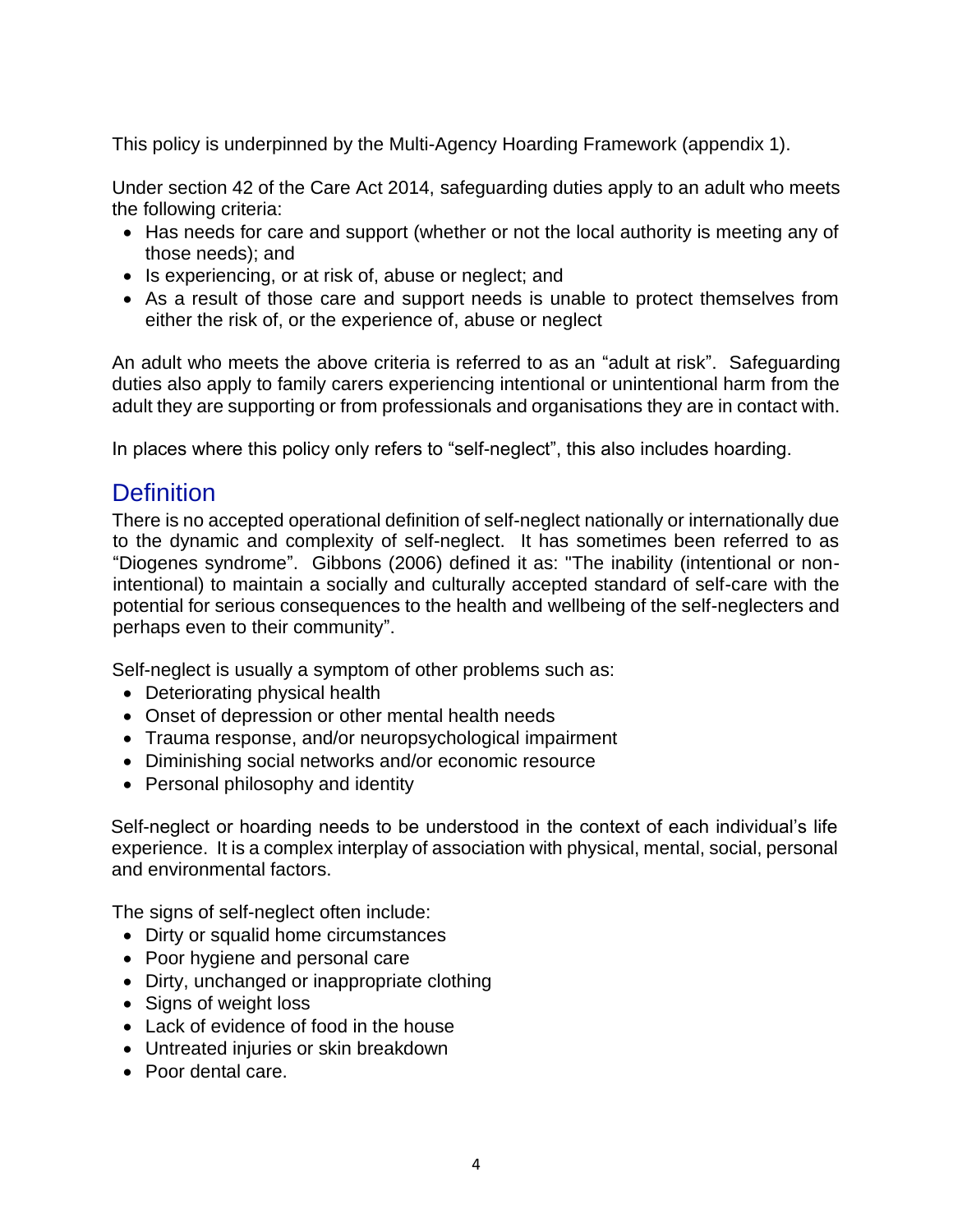It is more usual for people to start to self-neglect when they become mentally or physically unwell or older and frailer.

# <span id="page-4-0"></span>Challenges in responding to cases of self-neglect

The most frequent concern raised by professionals when working with adults who may self-neglect or hoard is the challenge when adults refuse to engage or accept services. Providing support or intervention can be extremely challenging with these cases as people are often extremely reluctant to accept support or will engage intermittently.

The diagrams below help to demonstrate how self-neglect:

- Arises from an unwillingness or inability to care for oneself, or both
- Is interlinked where inability arises from the care and support needs of the individual



*Research in Practice for Adults (RiPFA)*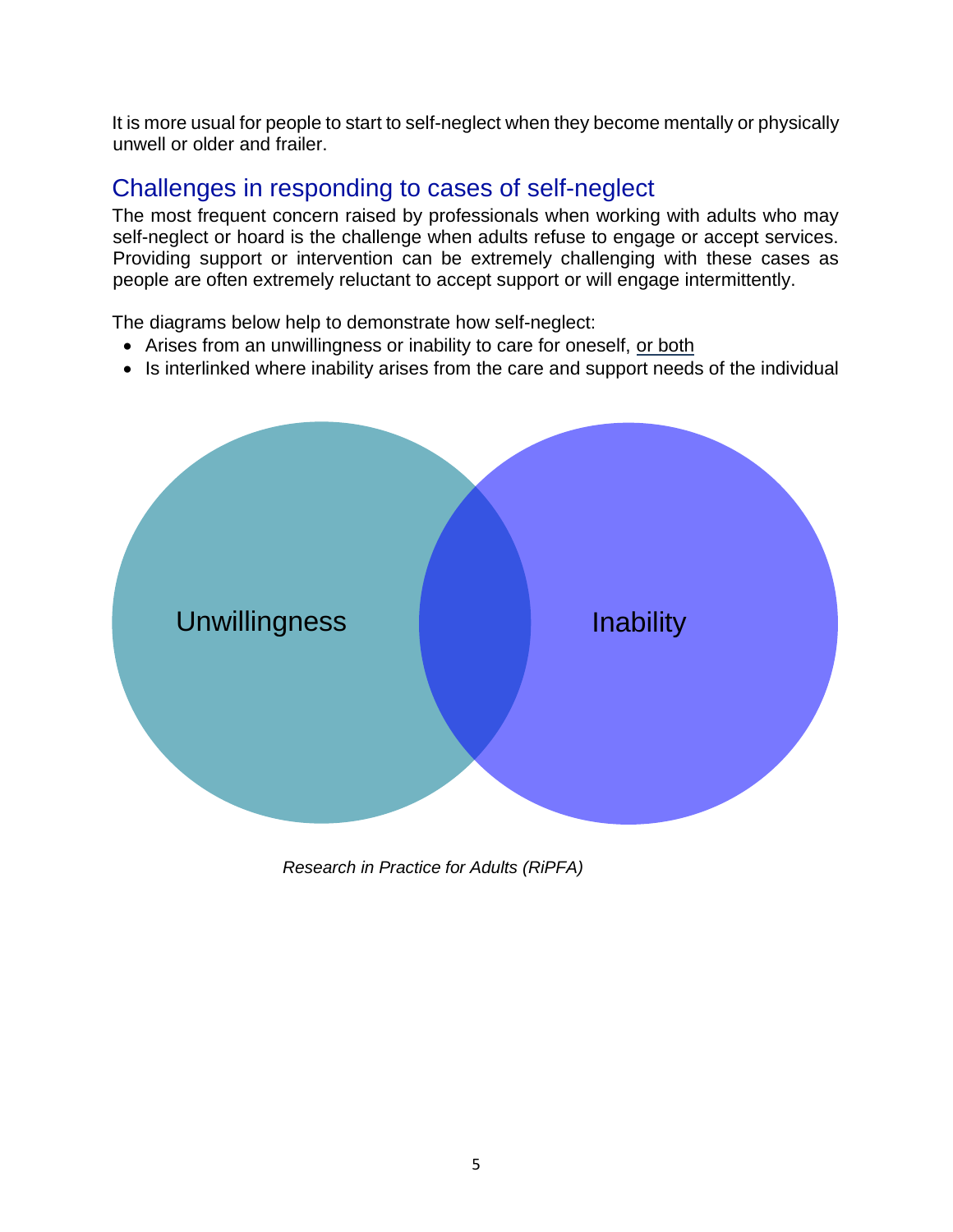Braye et al. (2005) display the difficulty of engagement due to a person's changing response and engagement by the adult at risk in the illustration below:



withdrawal of permission for access deflection of involvement access and discussion, but outright rejection of support acceptance of input acceptance of input

### <span id="page-5-0"></span>A multi-agency approach

Research suggests that, on average, between 2% and 5% of the population experience varying degrees of self-neglect. It may be that some individuals will not meet the criteria for any one or a number of agencies' or organisations' eligibility thresholds and, as such, previous experience of attempting to engage may have had limited or no success. These factors increase the risk of harm and should be identified as risk indicators that may prompt action under these self-neglect procedures.

DSPP has identified that responding to self-neglect is a multi-agency priority and there is an expectation that:

- In line with Section 6 and 7 Care Act 2014, all partner agencies will engage and cooperate when this is requested by the lead agency as appropriate or required; and
- Where an agency is the lead agency (depending on the circumstances of each case) they take responsibility for coordinating multi-agency partnership working

All partner agencies will maintain a robust data information system in regard to selfneglect and hoarding, with the aim that this should inform service delivery, justify decisions taken, identify trends and gaps, identify the need for resources and a tool to benchmark trends/practice.

Failure to engage with individuals who are not looking after themselves (whether they have mental capacity or not) may have serious implications for, and a profoundly detrimental effect on, an individual's health and wellbeing. It can also impact on the individual's family and the local community.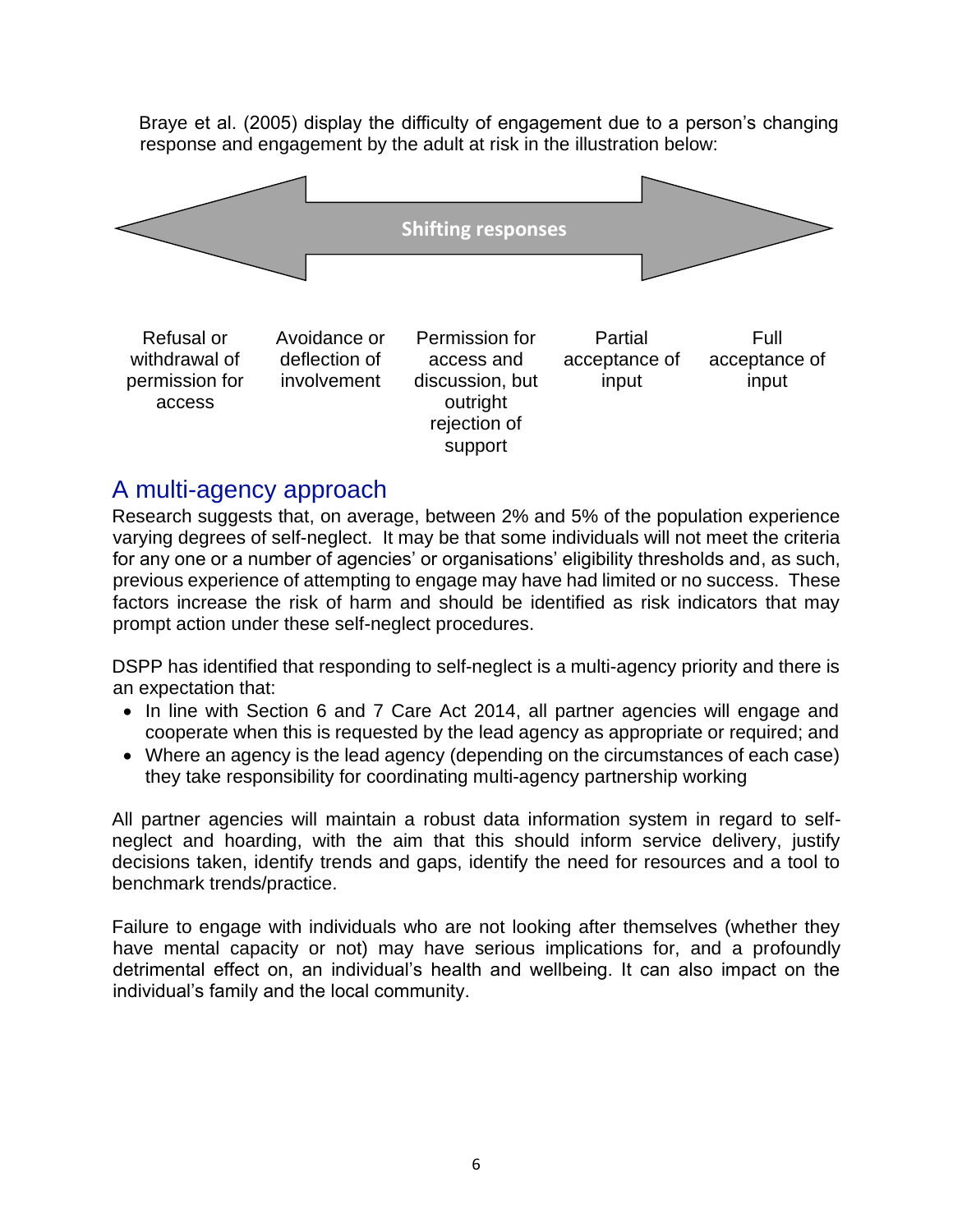Public authorities, as defined in the Human Rights Act 1998<sup>1</sup> and the Care Act 2014<sup>2</sup> in accordance with the wellbeing principle<sup>3</sup> and safeguarding principles<sup>4</sup>, must act in accordance with the requirements of public law.

Authorities are expected to act within the powers granted to them. They must act fairly, proportionately, rationally and in line with the principles of the Care Act (2014), the Mental Capacity Act (2005) and consideration should be given to the application of the Mental Health Act (1983) where appropriate.

# <span id="page-6-0"></span>The Care Act and self-neglect

The Care Act guidance<sup>4</sup> states that self-neglect covers a wide range of behaviour; neglecting to care for one's personal hygiene, health or surroundings and includes behaviour such as hoarding. It should be noted that self-neglect may not prompt a section 42 enquiry<sup>5</sup>. An assessment should be made on a case by case basis. A decision on whether a response is required under safeguarding will depend on the adult's ability to protect themselves by controlling their own behaviour. There may come a point when they are no longer able to do this, without external support. Locally, the Dudley multiagency self-neglect and hoarding risk assessment guidance tool will be used to determine the pathway of a concern.

Dudley Safeguarding Adults Board policy highlights that the care and support statutory guidance gives leeway as to whether concerns regarding self-neglect and hoarding should lead to an adult safeguarding enquiry under section 42 of the Care Act 2014. This will be a matter for professional judgment case-by-case.

Where a situation is presented as a matter of self-neglect, consideration should be given as to whether or not there is also a concern about some other form of abuse or neglect present. If there is, then the situation may meet the s42 threshold on the basis of those other issues alone. Factors which sometimes can occur alongside self-neglect include:

- There is a concern that there have been failures by agencies or professionals to work together to assess and manage risks effectively
- The person is at risk because care or access to facilities is being prevented by another person

In many cases self-neglect and hoarding can be responded to using a Section 9 assessment of needs and a single or multi-agency approach using the Care Act's principles of wellbeing and prevention to minimise the harm for these adults.

<sup>1</sup> Human Rights Act Section 6 (3b)

<sup>2</sup> Care Act Section 1(4) and section 6(7)

<sup>&</sup>lt;sup>3</sup> The "wellbeing principle" paragraphs 1.1 -1.6 chapter 1 Care and Support Statutory Guidance, Department of Health October 2014<sup>7</sup> Empowerment, Prevention, Proportionality, Protection, Partnership, Accountability

<sup>4</sup> The Care and Support Statutory Guidance (Issued under the Care Act 2014) Department of Health 2014 updated August 2017

 $^5$  Local Authority's Duty to Make Enquiries under Section 42 (2) Care Act 2014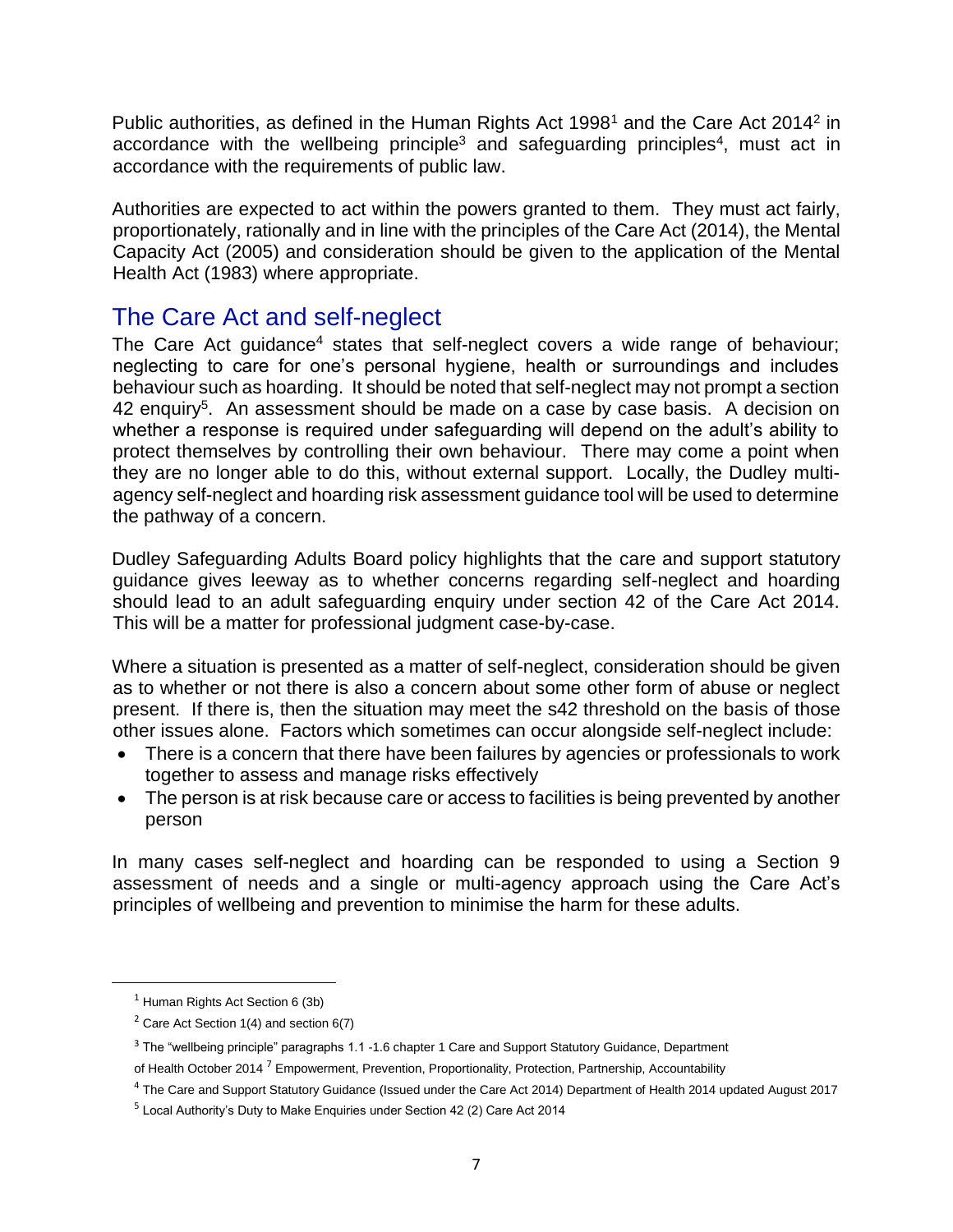In Dudley, conditions making it more likely that an adult safeguarding enquiry is the best response to a concern about self-neglect or hoarding include, but are not limited to the presence of factors such as:

- There is a concern that the person is unable to protect themselves by controlling their own behaviour
- Self-neglect where there is significant risk associated with
- Wellbeing being affected on a daily basis
- Care being refused
- The person refuses to engage with necessary services
- Hygiene is poor and causing skin problems
- Hoarding where there is significant risk associated with
- Risk of fire
- Established lack of mental capacity to manage the situation
- Urgent health and safety risks
- Pending enforcement action creating risk of losing home
- A vulnerable person living where facilities have been disconnected

#### And

• The professional is of the view that an adult safeguarding enquiry is the most effective way of addressing the issues

### <span id="page-7-0"></span>Mental capacity considerations

All adults should be presumed to have capacity. There may be cases where a person may lack understanding and insight into the impact of their actions/inactions on their or others' wellbeing.

When an individual's behaviour or circumstances cast doubt as to whether they have capacity to make a decision, then a capacity assessment should be carried out in line with the Mental Capacity Act 2005.

Practitioners assessing capacity in relation to self-neglect must remember that capacity involves not only weighing up information and being able to understand consequences of decisions and actions, but also the ability to implement (execute) those actions Practitioners must assess both a person's decisional and executive capacity (Preston-Shoot, Braye & Orr (2014).

This part is often confused by practitioners who may determine that someone has decisional capacity around their personal welfare or their environment, but does not consider that this may not translate into the person's ability to carry out the actions needed to keep themselves safe or well i.e. their executive capacity.

Any capacity assessment in relation to self-neglect or hoarding behaviour must be timespecific and relate to a specific intervention or action. These should be appropriately recorded. Best interest decisions should be taken formally with professionals involved and anyone with an interest in the person's welfare, such as members of the family.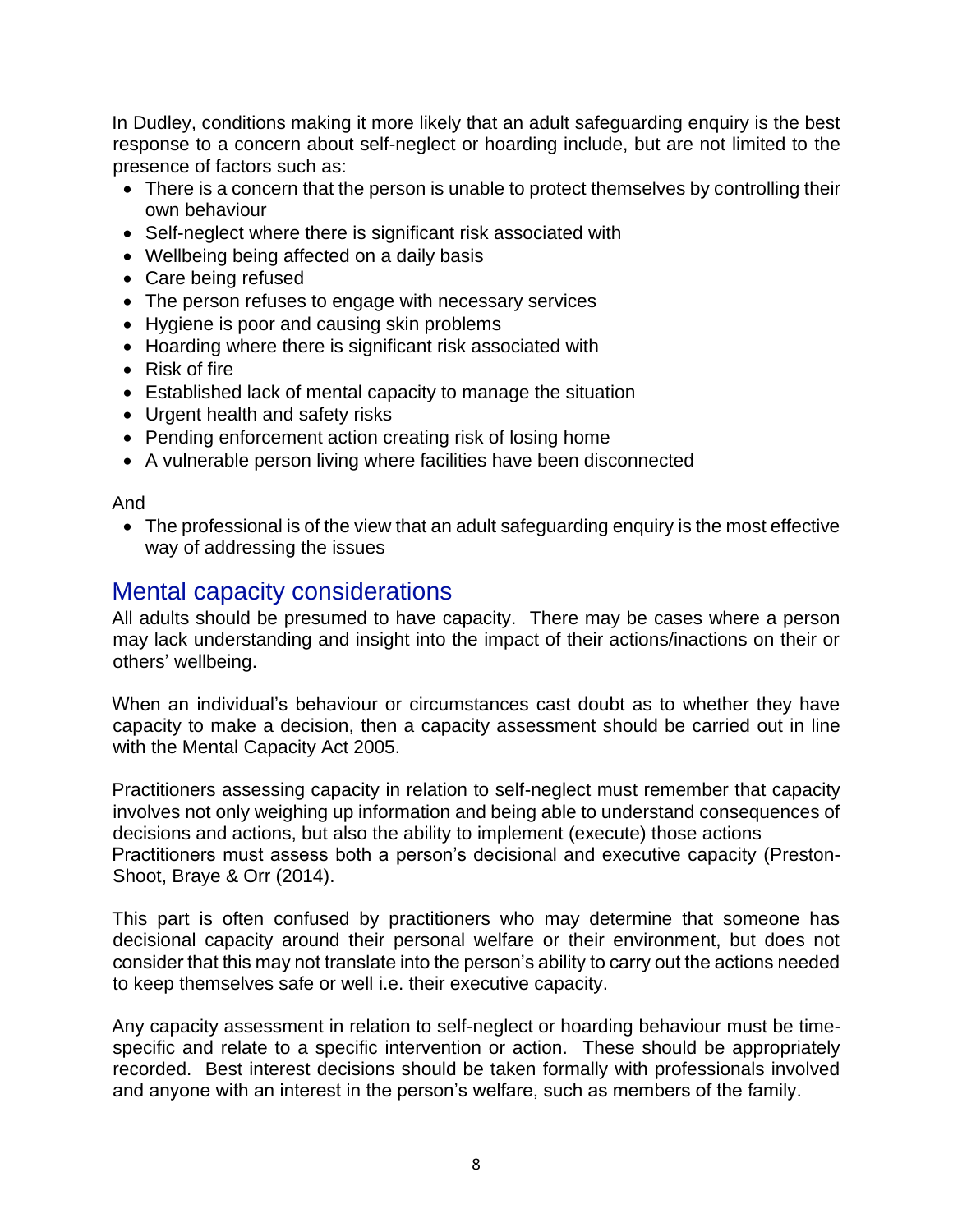In particularly challenging cases it may be necessary to refer to the Court of Protection to make the best interest decision e.g. where someone lacks capacity but is objecting to the intervention, or family members are in dispute.



NB: section 11 of the Care Act gives practitioners the legal authority to conduct an assessment where s42 threshold is met but a person with capacity is refusing an assessment. In cases of self-neglect and hoarding, this is helpful for practitioners to remember as they can undertake an assessment even if this means obtaining information without the person's input.

# <span id="page-8-0"></span>Responding to self-neglect: steps required in the process

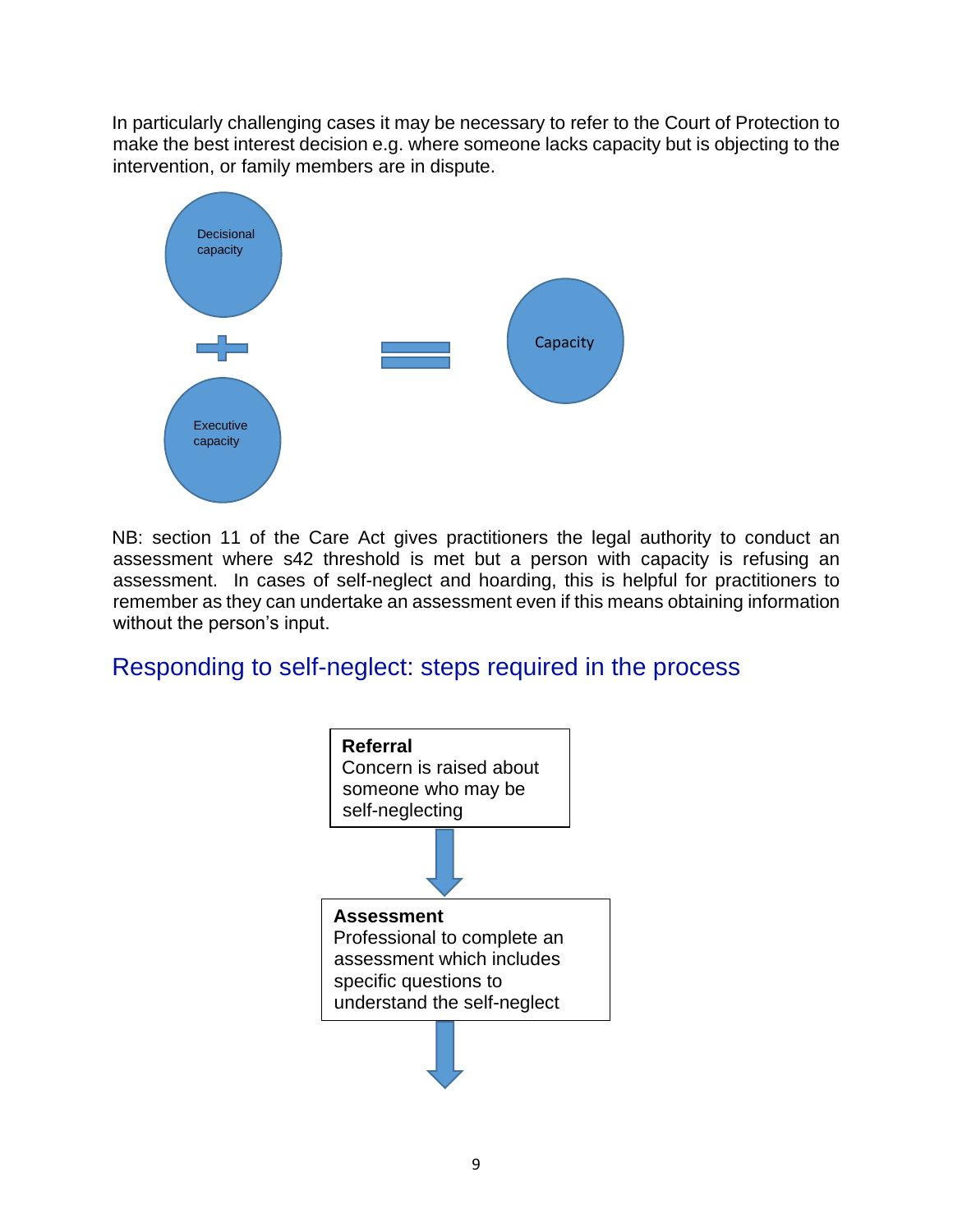

A safeguarding concern only needs to be raised if the assessment process has failed and all attempts to engage with the person through the assessment process have not been successful. Even then we should consider the person's right to decline an assessment. If the assessment is declined, and this is felt to potentially lead to real and substantial harm, a safeguarding contact should be raised.

As part of the assessment process a consideration of the person's mental capacity should take place. If it is assessed that the person lacks mental capacity to decide whether or not to accept the assessment process, or if they lack mental capacity to make decisions about accepting care which is considered necessary following assessment, then the best interest process as defined under the Mental Capacity Act 2005 should be used. It would not be necessary to raise a safeguarding contact in these circumstances.

If having attempted to assess the person and considered their mental capacity they continue to decline services and this is considered to potentially result in harm a safeguarding contact should be raised.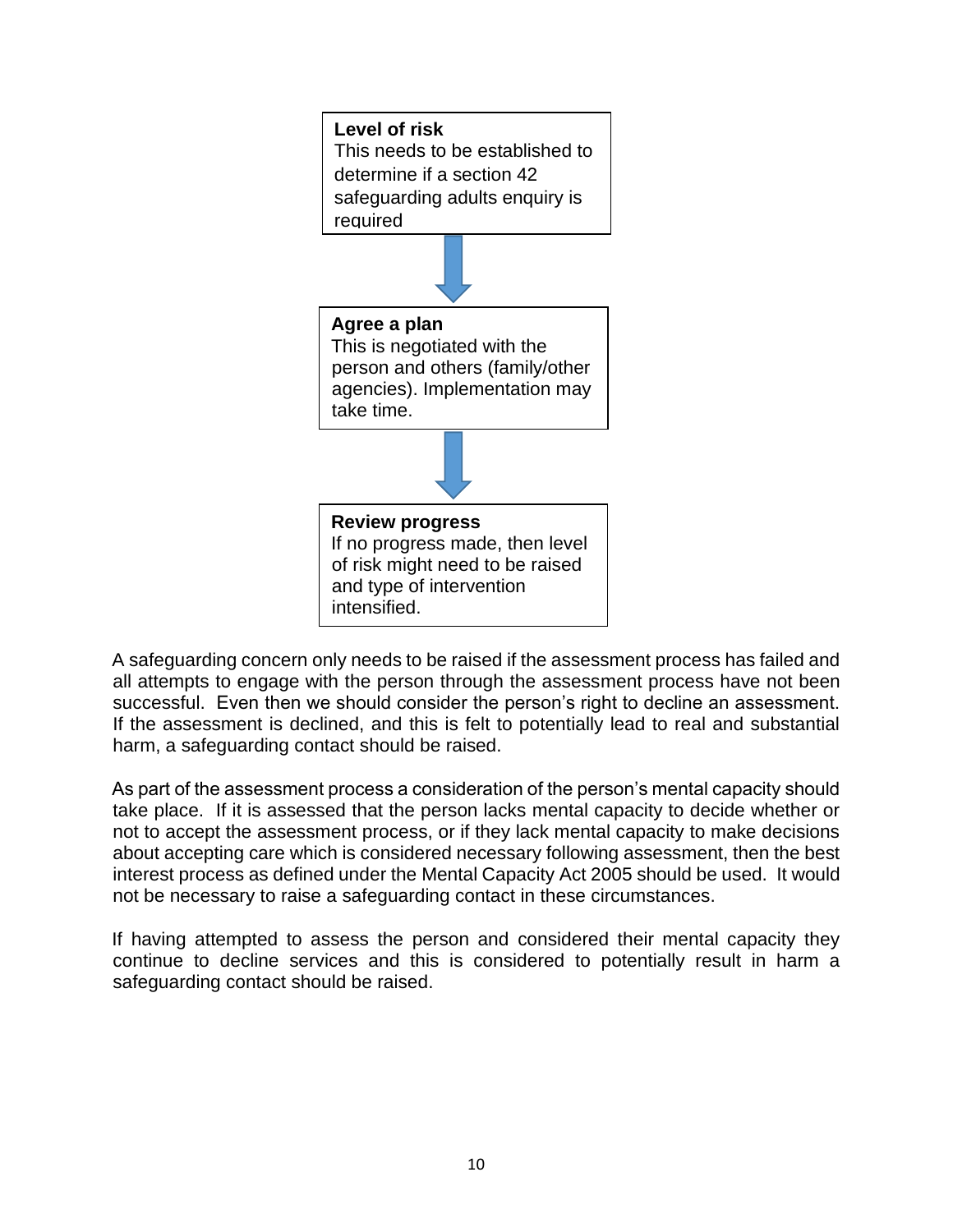# <span id="page-10-0"></span>Process for raising a safeguarding concern

#### **For anyone other than DMBC Adult Social Care staff:**

The concern should be raised by completing the online form found on the Dudley safeguarding website or via this link:

<https://customer.dudley.gov.uk/adult-safeguarding/adult-safeguarding-create/>

#### **For DMBC Adult Social Care staff on unallocated cases:**

Complete the Word format concern form found in AIS templates and send it to your own team's business support for the contact to be raised. Contact to be work flowed in AIS to Adult Mash. Form to be stored in the ESCR indexer.

#### **For allocated cases:**

The allocated social worker will complete the word format concern form found in AIS templates and send it to their own business support for the contact to be raised. The concern form to be stored in the ESCR indexer. The allocated social worker will discuss with their own line manager and consider threshold decision and safeguarding planning. MASH can be approached if the allocated worker requires support with lateral checks but it is imagined that in most allocated cases this will not be necessary as the allocated social worker will already know the person well.

# <span id="page-10-1"></span>Assessing the person's situation

Questions for practitioners to use as part of their assessment:

- What is the person's own view of the self-neglect?
- Does the person have mental capacity in relation to specific decisions about self-care and/or acceptance of care and support?
- Is the self-neglect a recent change or a long-standing pattern?
- What motivation for change does the person have?
- Is alcohol consumption or substance misuse related to the self-neglect?
- Does the self-neglect play an important role as a coping mechanism? If so, is there anything else in the person's life that might play this role instead?
- Is the self-neglect important to the person in some way?
- Is the self-neglect intentional or not?
- What strengths does the person have what is he or she managing well and how might this be built on?
- Are there links between the self-neglect and health or disability?
- How might the person's life history, family or social relations be interconnected with the self-neglect?

A starting point is always in trying to understand why the person is disengaging, why they may mistrust the service and what their history is.

### <span id="page-10-2"></span>Assessing levels of risk

A number of Safeguarding Adults Reviews undertaken in relation to self-neglect have highlighted how there were failures by multi-agency professionals to work together to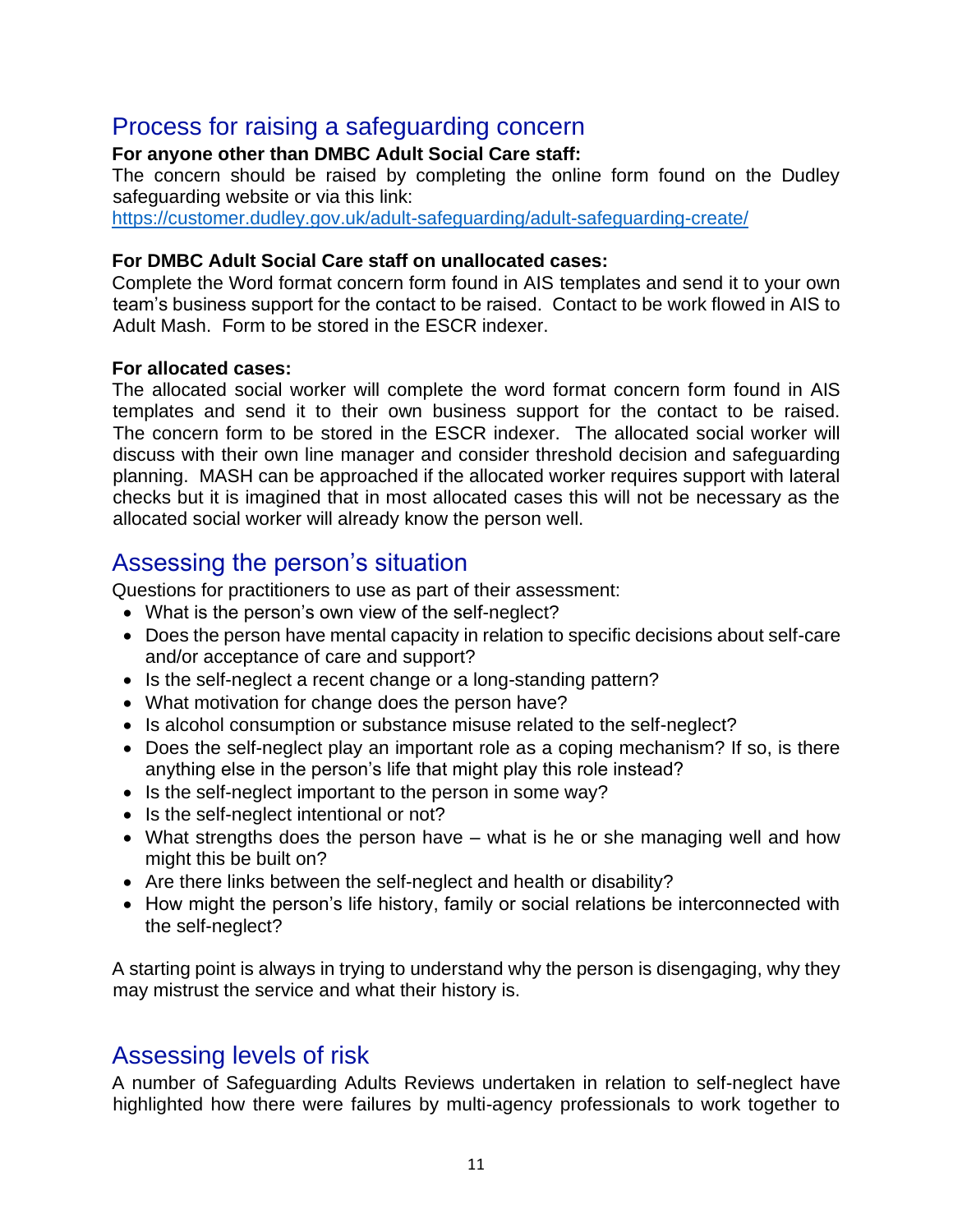assess and manage risks effectively. This is usually because someone is considered to have capacity to make decisions and so professionals feel unclear as to how to intervene appropriately.

An analysis of serious case reviews provides us with lessons learnt about how we can best respond to self-neglect including the importance of a person-centred approach and agencies working together.

Utilising the risk assessment tool (below) for self-neglect can assist you in determining the level of risk for the adult. (For hoarding specifically please see page  $\overline{50}$ .)

| <b>Level of Risk</b> | <b>Minimal Risk</b>                                                                                                                                                                                                                                                                                                                                                                                                                  | <b>Moderate</b>                                                                                                                                                                                                                                                                                                                                                                                                                                                                                                                                                                      | <b>High/Critical</b>                                                                                                                                                                                                                                                                                                                                                                                                                                                  |
|----------------------|--------------------------------------------------------------------------------------------------------------------------------------------------------------------------------------------------------------------------------------------------------------------------------------------------------------------------------------------------------------------------------------------------------------------------------------|--------------------------------------------------------------------------------------------------------------------------------------------------------------------------------------------------------------------------------------------------------------------------------------------------------------------------------------------------------------------------------------------------------------------------------------------------------------------------------------------------------------------------------------------------------------------------------------|-----------------------------------------------------------------------------------------------------------------------------------------------------------------------------------------------------------------------------------------------------------------------------------------------------------------------------------------------------------------------------------------------------------------------------------------------------------------------|
| Self-Neglect         | Person is<br>$\bullet$<br>accepting<br>support and<br>services<br>Health care is<br>being<br>addressed<br>Person is not<br>losing weight<br>Person<br>$\bullet$<br>accessing<br>services to<br>improve<br>wellbeing<br>There are no<br>$\bullet$<br>carer issues<br>Person has<br>access to social<br>and community<br>activities<br>Person is able<br>to contribute to<br>daily living<br>activities<br>Personal<br>hygiene is good | Access to<br>$\bullet$<br>support<br>services is<br>limited<br>Health care and<br>$\bullet$<br>attendance at<br>appointments is<br>sporadic<br>Person is of low<br>$\bullet$<br>weight<br>Persons<br>$\bullet$<br>wellbeing is<br>partially<br>affected<br>Person has<br>$\bullet$<br>limited social<br>interaction<br>Carers are not<br>$\bullet$<br>present<br>Person has<br>$\bullet$<br>limited access<br>to social or<br>community<br>activities<br>Persons ability<br>$\bullet$<br>to contribute<br>toward daily<br>living activities<br>is affected<br>Personal<br>hygiene is | The person<br>refuses to<br>engage with<br>necessary<br>services<br>Health care is<br>$\bullet$<br>poor and there<br>is deterioration<br>in health<br>Weight is<br>reducing<br>Wellbeing is<br>affected on a<br>daily basis<br>Person is<br>isolated from<br>family and<br>friends Care is<br>prevented or<br>refused<br>The person<br>does not<br>engage with<br>social or<br>community<br>activities<br>The person<br>does not<br>manage daily<br>living activities |

# <span id="page-11-0"></span>Risk assessment for self-neglect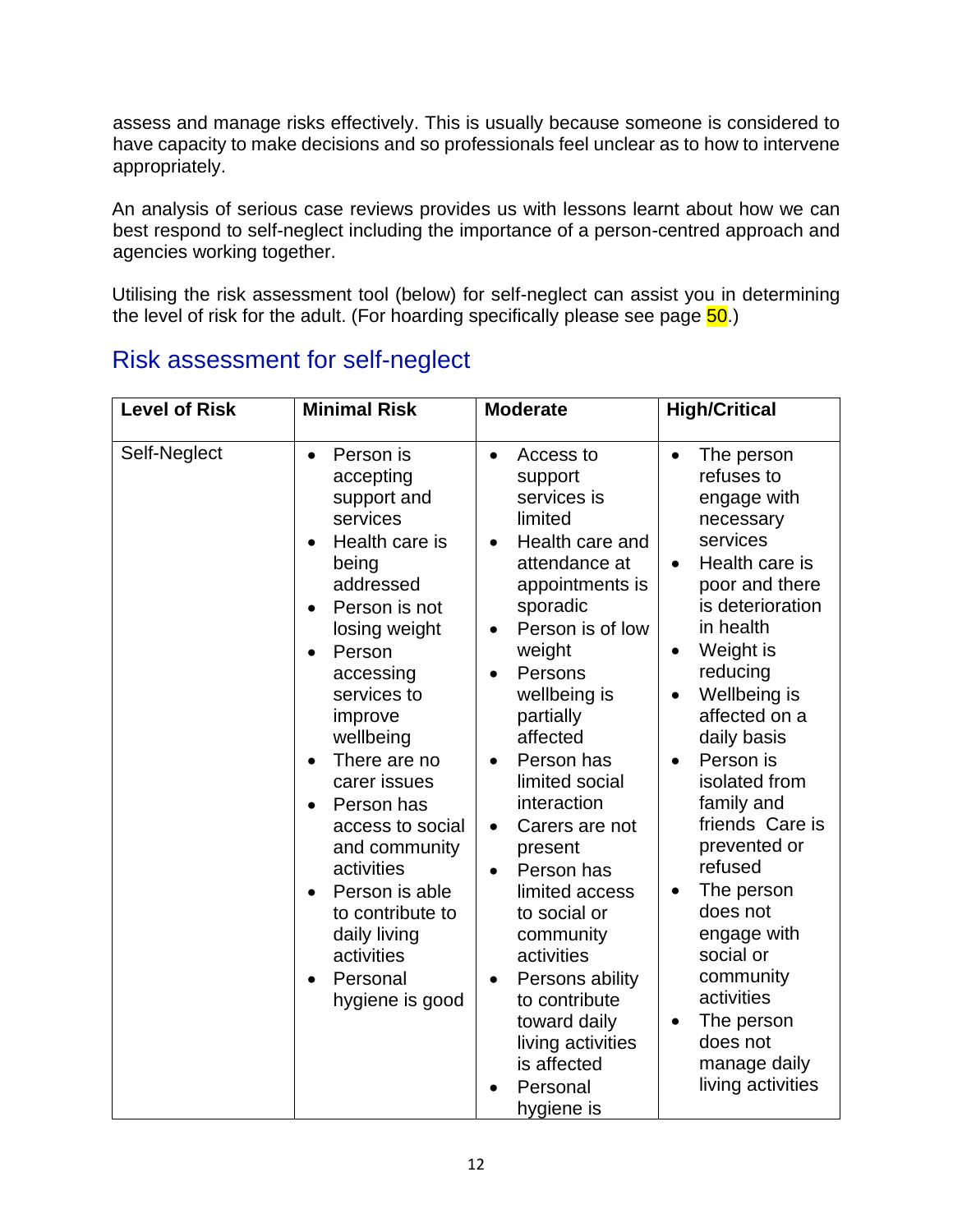|  | becoming an<br>issue | Hygiene is poor<br>$\bullet$<br>and causing<br>skin problems<br>Aids and<br>adaptations<br>refused or not<br>accessed |
|--|----------------------|-----------------------------------------------------------------------------------------------------------------------|
|--|----------------------|-----------------------------------------------------------------------------------------------------------------------|

# <span id="page-12-0"></span>Agreeing a plan

Practitioners must recognise that agreeing a plan with someone who is self-neglecting will not always be straightforward and may take time. Every effort must be made to engage the person and to utilise the people around them who may be better placed to engage.

Actions which can help to get engagement in self-neglect are suggested by Braye et al. (2015) as:

| <b>Theme</b>                         | <b>Examples</b>                            |
|--------------------------------------|--------------------------------------------|
| <b>Building rapport</b>              | Taking the time to get to know the         |
|                                      | person, refusing to be shocked             |
| Moving from rapport to relationship  | Avoiding kneejerk responses to self-       |
|                                      | neglect, talking through the interests,    |
|                                      | history and stories                        |
| Finding the right tone               | Being honest while also being non-         |
|                                      | judgmental, separating the person from     |
|                                      | the behaviour                              |
| Going at the individuals pace        | Moving slowly and not forcing things;      |
|                                      | continued involvement over time            |
| Agreeing a plan                      | Making clear what is going to happen; a    |
|                                      | weekly visit might be the initial plan     |
| Finding something that motivates the | Linking to interests (e.g. hoarding for    |
| individual                           | environmental reasons, link into recycling |
|                                      | initiatives)                               |
| Starting with practicalities         | Providing small practical help at the      |
|                                      | outset may help build trust                |
| <b>Bartering</b>                     | Linking practical help to another element  |
|                                      | of agreement - bargaining                  |
| Focusing on what can be agreed       | Finding something to be the basis of the   |
|                                      | initial agreement, that can be built on    |
|                                      | later                                      |
| Keeping company                      | Being available and spending time to       |
|                                      | build up trust                             |
| Straight talking                     | Being honest about potential               |
|                                      | consequences                               |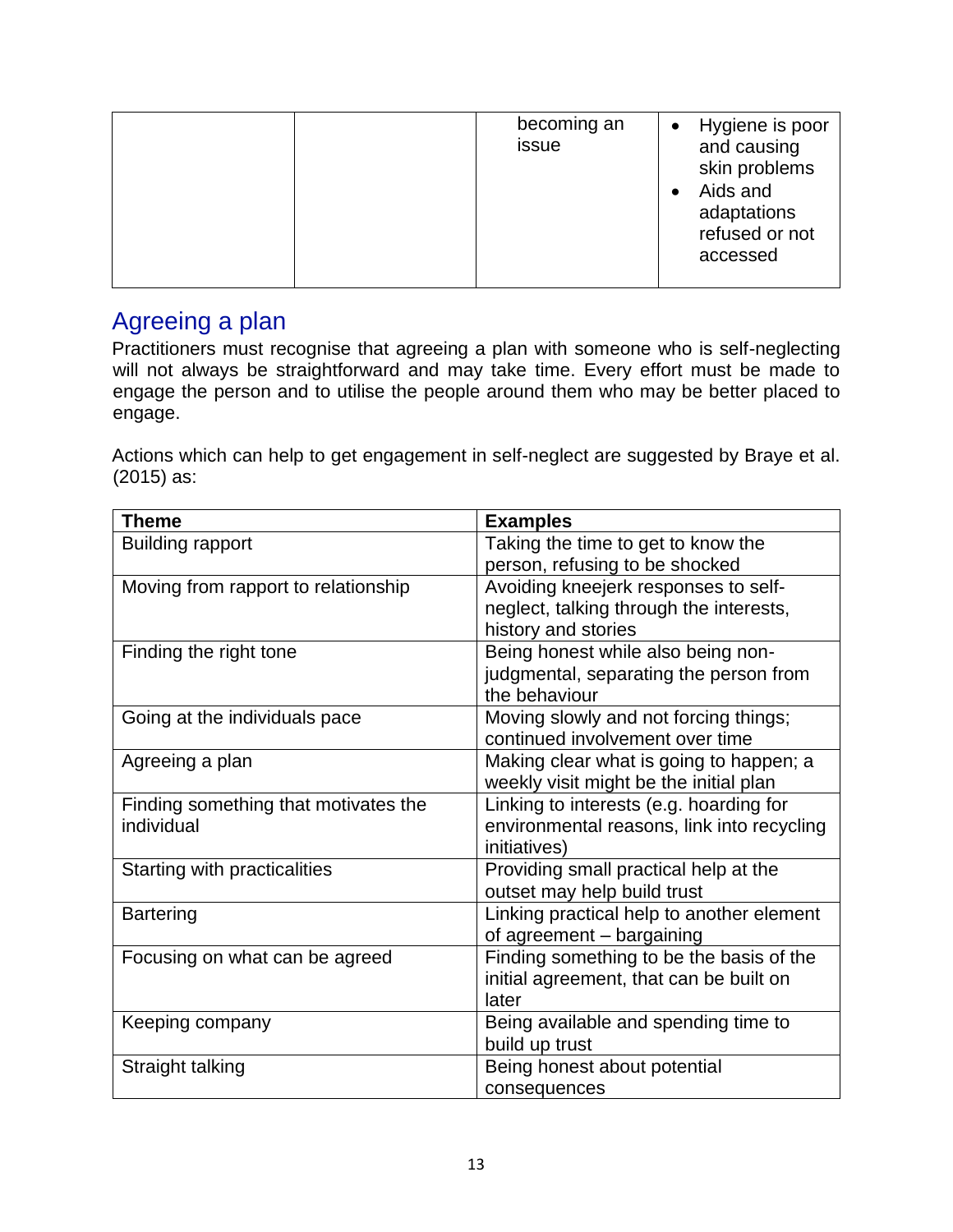| Finding the right person | Working with someone who is well placed                               |
|--------------------------|-----------------------------------------------------------------------|
|                          | to get engagement                                                     |
| <b>External levers</b>   | Recognizing and working with the<br>possibility of enforcement action |

### <span id="page-13-0"></span>Review the plan

It's important to review whether the agreed plan is working. If progress is slow and risks start to increase, using a graduated approach to collaborative decision making can be helpful in ensuring that the process keeps moving forward. If the risks cannot be managed then a legal intervention may be required. Practitioners should be aware of what legal processes are available to them in these cases.

### <span id="page-13-1"></span>Legal processes

Legal processes can be implemented via a single agency and do not have to be under safeguarding adults' procedures. Where there is a case that a person does not have capacity to undertake a decision or they have capacity but there is significant level of risk, legal processes can be considered.

Legal processes are used to compel an individual to remove risk and or permit service access. This is again where there is a very fine balance between the rights of the individuals and the rights of others who have be affected by the behaviour, particularly in cases of hoarding. Practitioners must work alongside colleagues in Housing, Environmental Health and Legal Services to determine and agree the best legal options to pursue.

In brief some of the legal options may include:

- Public Health Act 1936, Section 79: power to require removal of noxious matter by occupier of premises
- Public Health Act 1936, Section 83: cleansing of filthy or verminous premises
- Public Health Act 1936, Section 84: cleansing or destruction of filthy or verminous articles
- Prevention of Damage by Pests Act 1949, Section 4: power of LA to require action to prevent or treat rats and mice
- Environmental Protection Act 1990, Section 80: dealing with statutory nuisances
- Mental Health Act 1983, Section 2 & 3: for health and safety and protection of others
- Mental Health Act 1983, Section 135: removal of person to place of safety for assessment to take place
- Consideration be given to the use of a Community Protection Notice (these can be issued by Council Officers or Police Officers)
	- Inherent jurisdiction: court order is made to authorise an intervention where a person is deemed to have capacity to make decisions e.g. about where they should live but their choices are putting them at significant risk of harm or death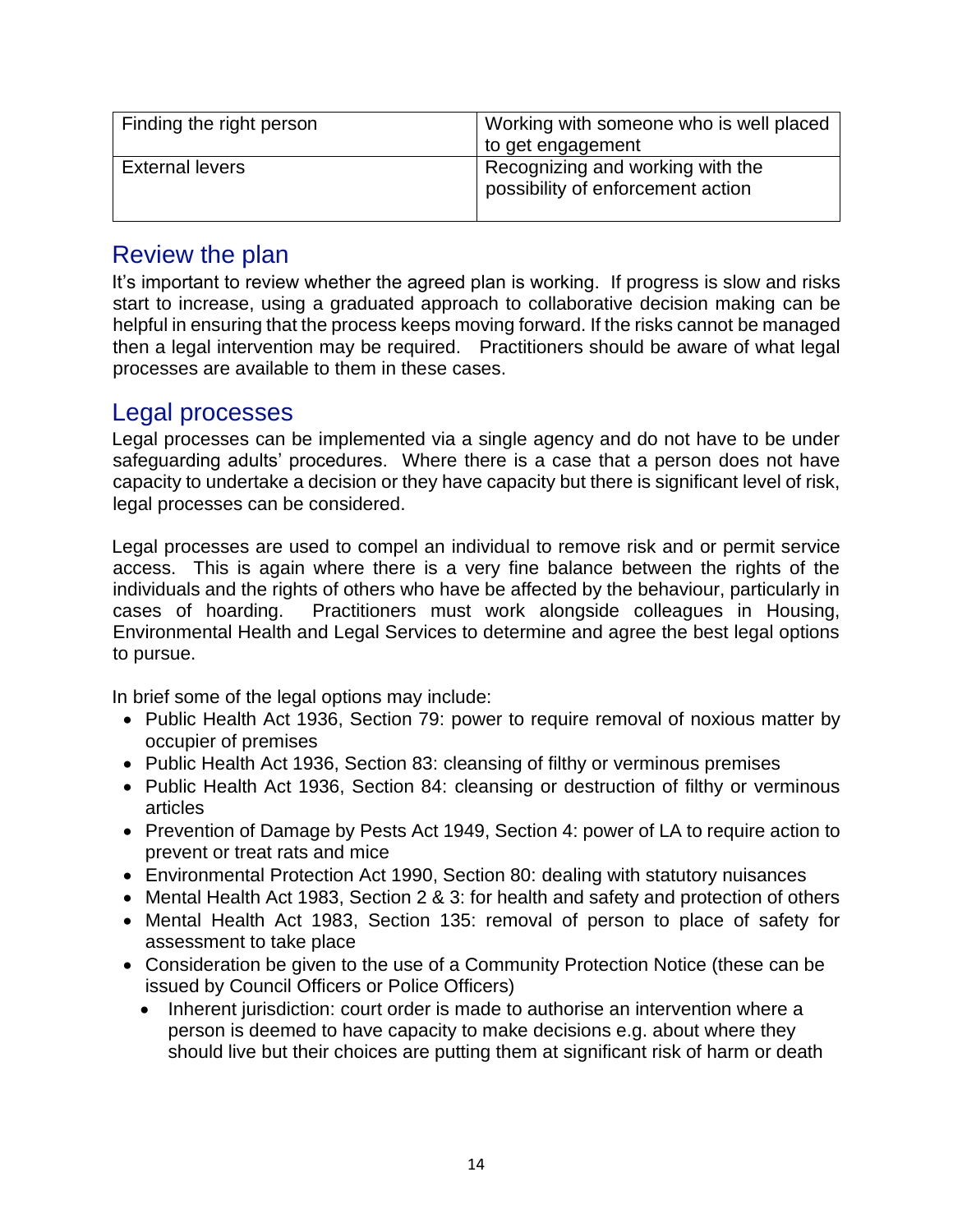There are additional powers through housing, such as the Town and Country Planning Act and the Housing Act 2004, in which orders for repairs or enforcement action for hazards exist in any building or land posing a risk.

It is important to know when we can/may act (have the power to do so) and where we shall/must act (have a duty to do so). The first step will always be to try to gain the consent of the person being affected and to accept the necessary services to meet their needs.

# <span id="page-14-0"></span>**Hoarding**

"Compulsive acquisition of objects, with marked and gross associated difficulties with discard, creating avoidance of discard behaviour". Steketee et al. (2000)

Hoarding is the excessive collection and retention of any material to the point that living space is sufficiently cluttered to preclude the activities they are designed for.

Hoarding disorder is a persistent difficulty in discarding or parting with possessions because of a perceived need to save them. A person with a hoarding disorder experiences distress at the thought of getting rid of the items. Excessive accumulation of items, regardless of actual value, occurs.

Compulsive hoarding is often considered a form of Obsessive-Compulsive Disorder (OCD) because between 18 and 42 % of people with OCD experience some compulsion to hoard. However, compulsive hoarding can also affect people who don't have OCD.

Hoarding is now considered a standalone mental health disorder and is included in the 5th edition of the Diagnostic and Statistical Manual of Mental Disorders (DSM-5). However, many people are not diagnosed and hoarding can also be a symptom of other medical disorders.

Hoarding does not favour a particular gender, age, ethnicity, socio-economic status, educational, occupational history or tenure type.

Anything can be hoarded in many different areas including the property, garden or communal areas. Items include, but are not limited to:

- Clothes
- Newspapers, magazine or books
- Bills, receipts or letters
- Food and/or containers
- Collectables such as toys, DVDs or CDs
- Animals

# <span id="page-14-1"></span>Diagnostic criteria for hoarding

A diagnosis of hoarding disorder can only be made by a specialist medical practitioner. There are five diagnostic criteria $6$  for identifying a case of hoarding disorder, namely:

• Persistent difficulty discarding or parting with possessions, regardless of their monetary value.

 $6$  Diagnostic and Statistical Manual of Mental Disorders (DSM-5)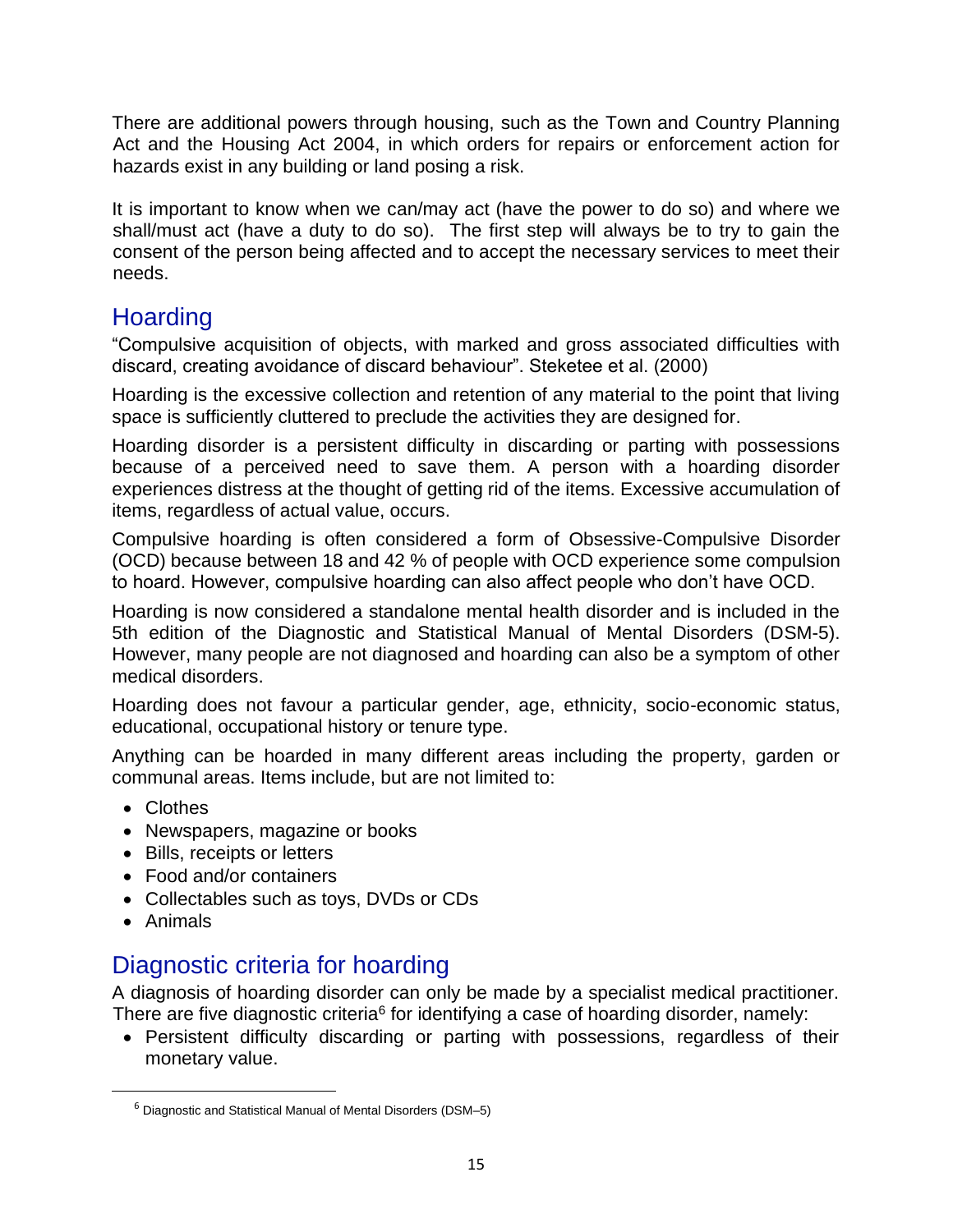- This difficulty is due to a perceived need to save items and distress associated with discarding items.
- The difficulty discarding possessions results in the accumulation of possessions that congest and clutter active living areas.
- The hoarding causes clinically significant distress or impairment in social, occupational, or other important areas of functioning.
- The hoarding is not attributable to another medical condition or mental disorder.

# <span id="page-15-0"></span>Factors to consider during assessment and when tailoring intervention and support

- *Demotivation*
	- o Self-image
		- o Negative cognitions
- *Different standard*
	- o Indifference to social appearance
- *Inability to self-care*
	- o Physical and practical challenges
- *Influence of the past*
	- o Childhood experiences
	- o Loss
	- o Abuse
	- o Bereavement
- *Positive value of hoarding*
	- o Emotional comfort
	- o A sense of connection
	- o Utility
- *Beyond control*
	- o Voices
	- o Obsessions
	- o Physical ill-health

### <span id="page-15-1"></span>Risk

Perceptions of what constitutes intolerable risk or what is or is not an acceptable standard within which to live will vary amongst different people, including the adult at risk. It is important to gather information from a variety of sources before making shared multiagency decisions about the level of risk where possible, with the adult at risk remaining central to the process. The following indicators of harm may be used to gauge the level of risk posed:

Significant harm:

- Impairment of, or an avoidable deterioration in, physical or mental health, and the impairment of physical, intellectual, emotional, social or behavioural development
- The individual's life could be or is under threat
- There could be a serious, chronic and/or long-lasting impact on the individual's health physical/emotional/psychological well-being.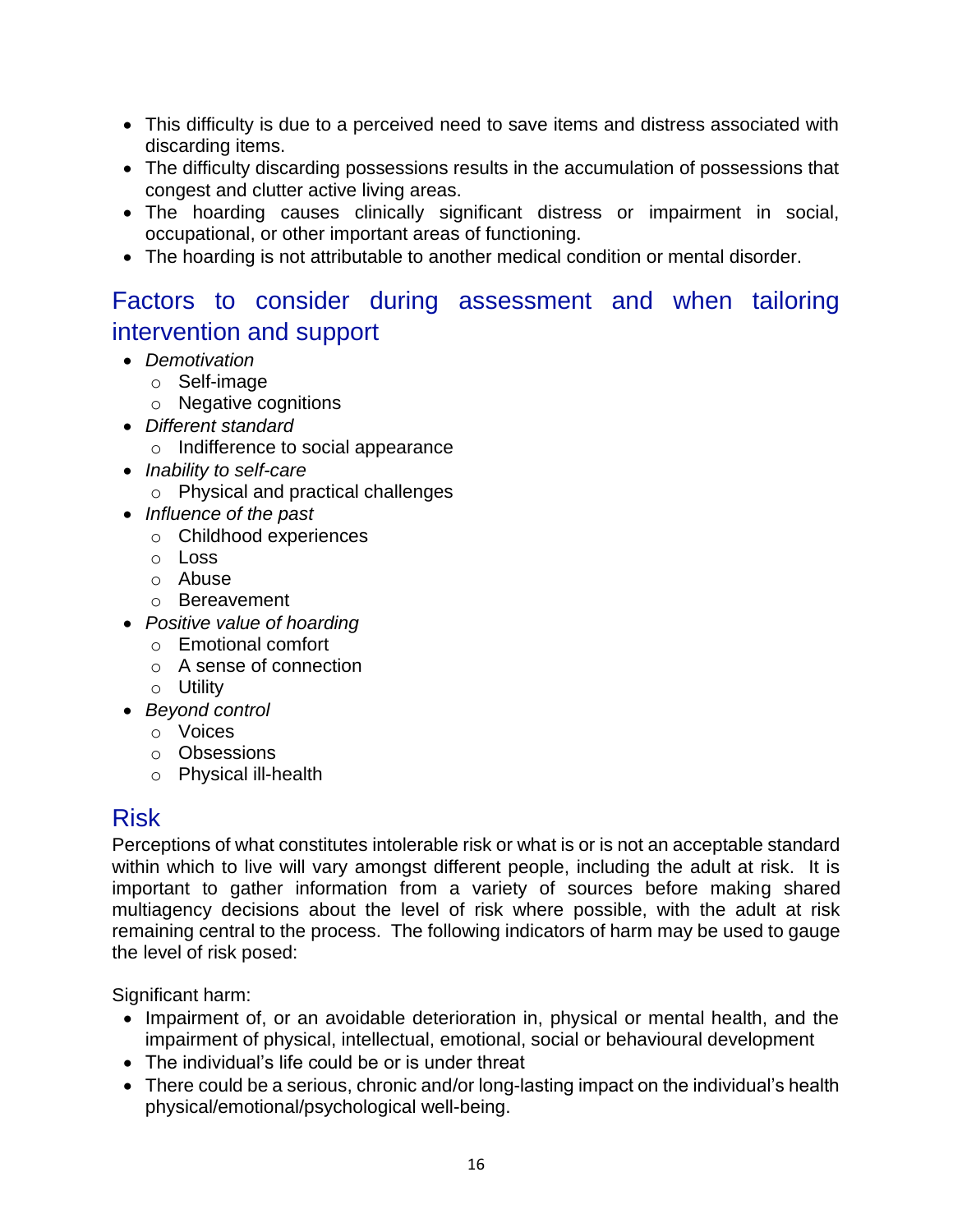Indicators of significant risk could include:

- History of crisis incidents with life-threatening consequence
- High risk to others
- High level of multi-agency referrals received
- Fluctuating capacity, history of safeguarding concerns / exploitation
- Financial hardship, tenancy / home security risk; risk of eviction
- Likely fire risks
- Evidence of Domestic Abuse
- Public order issues; anti-social behaviour/hate crime/offences linked to petty crime
- Unpredictable/ unmanaged or unstable chronic health conditions
- Significant substance misuse, self-harm
- Network presents high risk factors
- Environment presents high risks
- History of chaotic lifestyle; substance misuse issues
- The individual has little or no choice or control over vital aspects of their life, environment or financial affairs.
- History of frequent hospital admission/ paramedic call out

# <span id="page-16-0"></span>Fire risk

Hoarding can pose a significant risk to both the people living in the hoarded property and those living in adjoining properties as well as emergency services personnel. Where an affected property is identified regardless of the rating on the hoarding scale, occupants need to be advised of the increased risk and identify a safe exit route in addition to the need for smoke and carbon monoxide detection (alarms). Appropriate professional fire safety advice must be sought and a multi-agency approach may be required to reduce risk. This will assist West Midlands Fire and Rescue Service to respond appropriately, which may include a fire safety check as part of the multi-agency approach. Once the risks have been addressed, records must be updated.

# <span id="page-16-1"></span>Key agencies and their roles

#### **Acute and community hospitals and NHS community bed settings**

Community-based therapists and nursing staff are often the first people to observe hoarding and self-neglect related problems. These professionals can be key to identifying triggers and changes in behaviour which are then fed into the multi-disciplinary team. Therapists who work in acute wards may observe hoarding and other self-neglect related behaviours when undertaking access visits or home visits to help inform the discharge planning process. Therapists can assess and report on how an adult's self-neglect or environment impacts on their overall ability to be safe at home and help determine the level of risk posed to the client and others (family members, neighbours etc). Discharge planning should commence as soon as possible to support good communication and effective multi-agency working in order to reduce risks following discharge.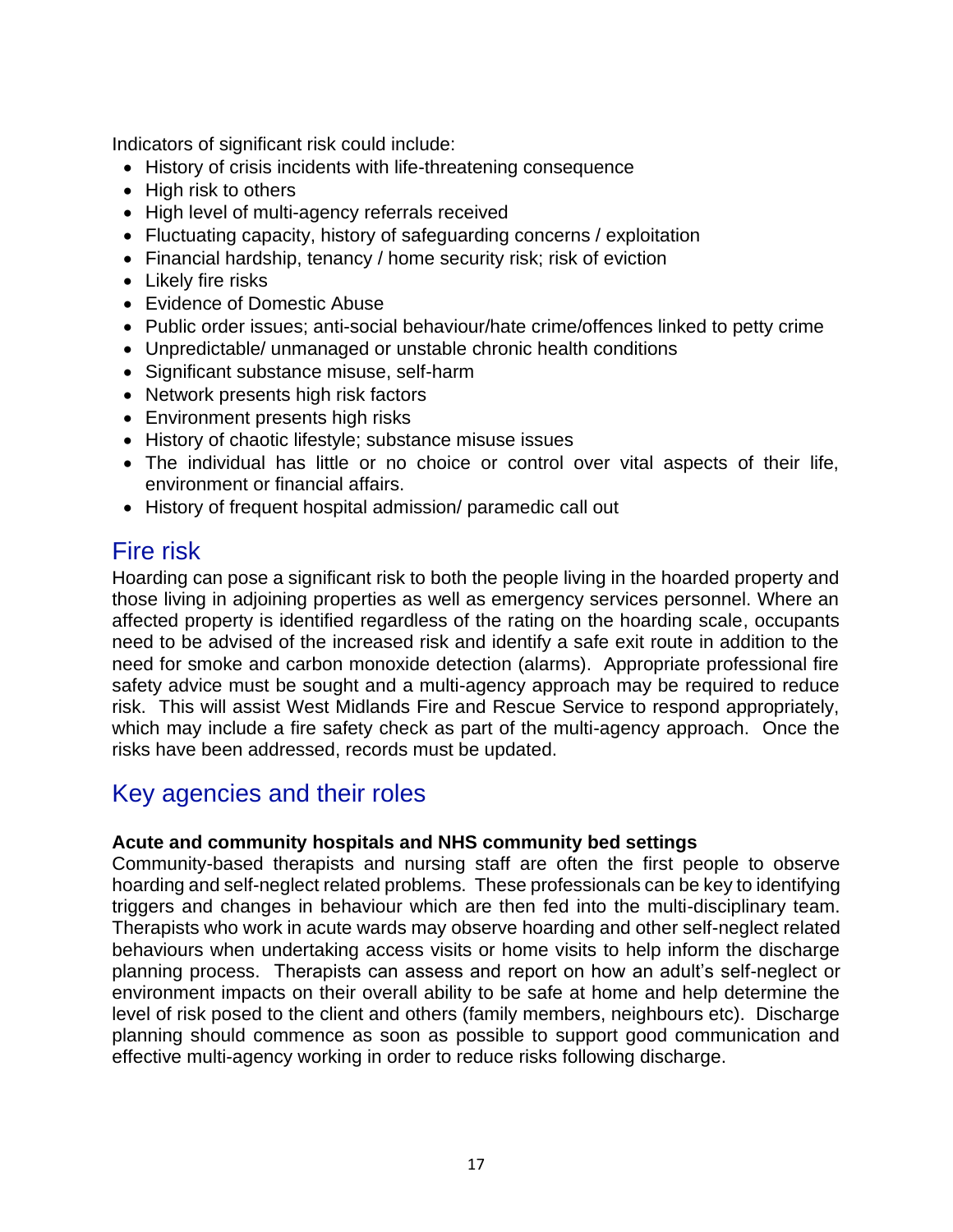#### **Adult Social Care**

In the majority of circumstances, a hoarding referral form will be completed and sent to Dudley's Adult Multi-Agency Safeguarding Hub (see appendix 1). This is the best route to provide an appropriate intervention and will follow a predefined pathway. If assessed as having mental capacity to make informed decisions on the issues raised, then the person has the right to make their own choices. However, the social care practitioner must ensure that the person has fully understood the risks and likely consequences if they decline services. Involvement with the person should not stop at this point and efforts should be made to engage the person in the management of risks and to form a relationship with them to do this.

If the person is assessed as not having the mental capacity to make the relevant decisions then care should be provided in line with "best interest" principles (s.4 MCA). If any proposed care package might amount to a deprivation of liberty, consideration must be given as to whether it would be necessary to obtain authorisation under the DoLS procedure or an order from the Court of Protection. Assessment of self-neglect should include assessment of any health issues such as impaired sight and mobility, pain issues, or long-term conditions that may be contributing towards the self-neglect.

#### **Ambulance services**

Ambulance staff are called to people's properties in emergency situations and often access parts of the property that other professionals may not ordinarily see. They are able to assess an individual's living environment and physical health and often raise concerns with Adult Social Care and general practices. This is a brief observational assessment and may not give a holistic view.

#### **Children's Services**

Safeguarding children refers to protecting children from maltreatment, preventing the impairment of their health or development and ensuring that they are growing up in circumstances consistent with the provision of safe and effective care. Growing up in a hoarded property can put a child at risk by affecting their development and in some cases, leading to the neglect of a child, which is a safeguarding issue.

The needs of the child at risk must come first and any actions taken must reflect this. Therefore, where children live in a property where there is an issue with safeguarding and/or hoarding, a referral should always be made to Children's Services.

#### **Domiciliary care providers**

Care agencies are commissioned by Adult Social Care, the Clinical Commissioning Group or self-funded by individuals to provide support to people in their own homes. They have a role in both identifying people who self-neglect and hoard and in working with them and when and where appropriate raise a safeguarding concern.

#### **Environmental Health Services**

Environmental Health Services have a range of powers to intervene where a property is in a condition that is prejudicial to health, or where the premises is materially affecting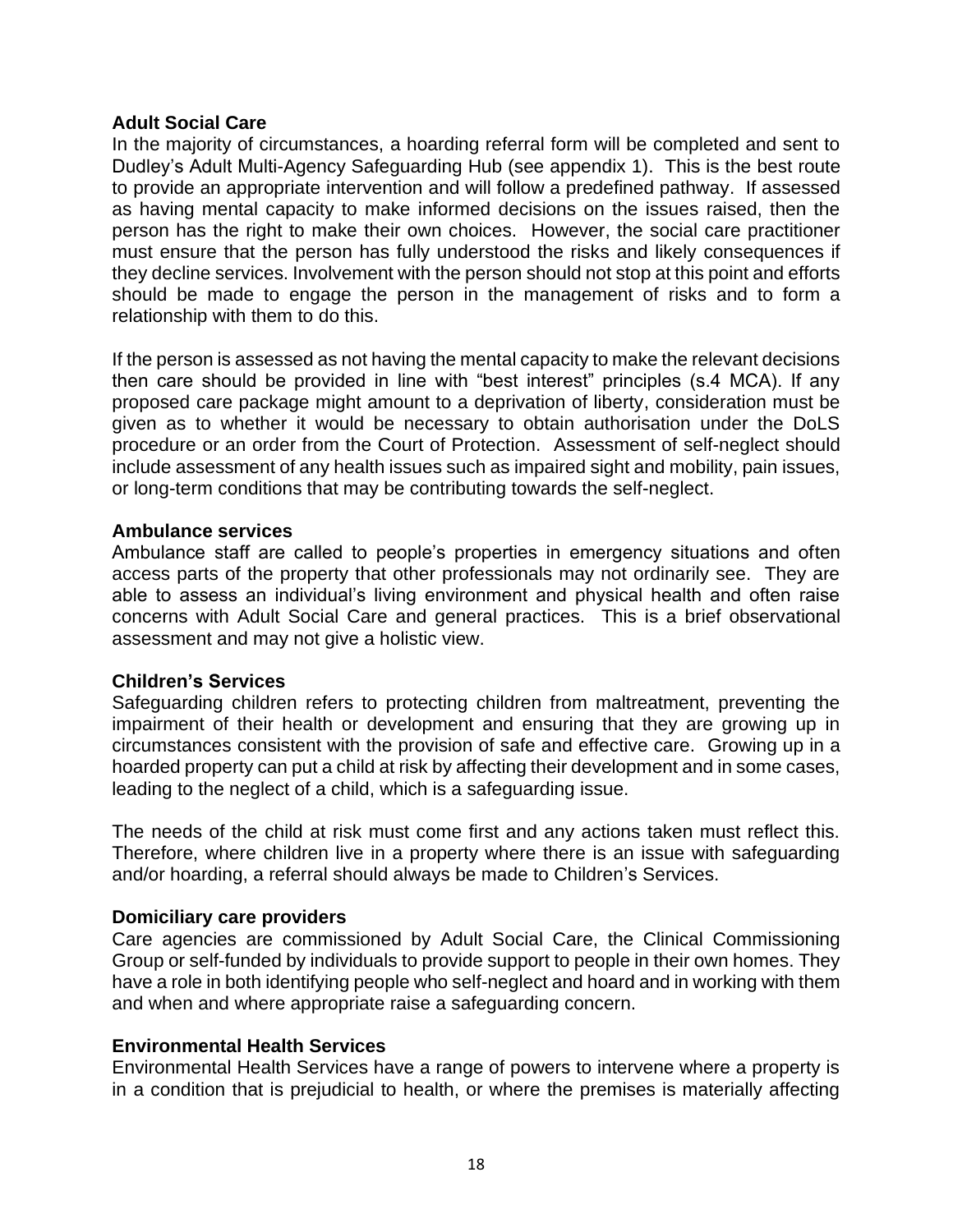neighbouring premises. Environmental Health is a frontline agency in raising alerts and early identification of cases of self-neglect and hoarding. Where properties are verminous or pose a statutory nuisance, Environmental Health will take a leading role in case managing the necessary investigations and determining the most effective means of intervention. Where the individual is residing in conditions that only pose a threat to their own welfare, the powers available to Environmental Health may have limited or no effect. In cases involving persistent hoarders, the powers may only temporarily address and/or contain the problem. Therefore, utilising powers under public health legislation in isolation is often inappropriate due to the complexities of self-neglect and hoarding and it may not be the most effective use of resources, particularly where a coordinated approach could provide immediate protection of the individual and others or promote a long-term solution.

#### **Housing departments**

Under Part 1 of the Housing Act 2004, housing departments have powers to take enforcement action where there is any risk of harm to the health or safety of an actual or potential occupier of a dwelling or house of multiple occupation which arises from a deficiency in the dwelling or house of multiple occupation or in any building or land in the vicinity (whether the deficiency arises as a result of the construction of any building, an absence of maintenance or repair, or otherwise). The housing department can require access to residential premises in their district to assess if such a hazard exists. The duty to inspect the property is restricted to where there is an official complaint made either to the Justice of the Peace or local council. However, where there is evidence that there is imminent risk of serious harm to the health and safety of the occupier, the local authority has emergency power to serve a remedial action notice or emergency probation notice prohibiting the use of the property. There are also powers to serve a deferred action notice and take emergency remedial action. There is no requirement that the property is owned by the local authority, nor is the capacity of the inhabitant relevant to the exercise of these powers. However, use of these powers in isolation will have limited effect on those who have persistent behaviours. The Housing Act powers cannot be used to remove hoarded items or address any health and safety problems that are the result of the owner's actions.

#### **Mental Health services**

Mental Health services have a crucial role as for many individuals, hoarding or selfneglect are often the manifestations of an underlying mental health condition. Mental Health professionals may offer key insight into how best to intervene where the adult hoards or has a diagnosed mental health condition. Where relevant, powers conferred by the Mental Health Act 1983 (MHA) to Approved Mental Health Professionals (AMHP) enable the mental health service to take such steps as they consider necessary and proportionate to protect a person form the immediate risk of significant harm.

#### **Police**

The police have powers of entry and so may be pivotal in gaining access to conduct assessments if all else fails. Under section 17 (1) (a) of the Police and Criminal Evidence Act 1984, the police have the power to enter without a warrant if required to save life or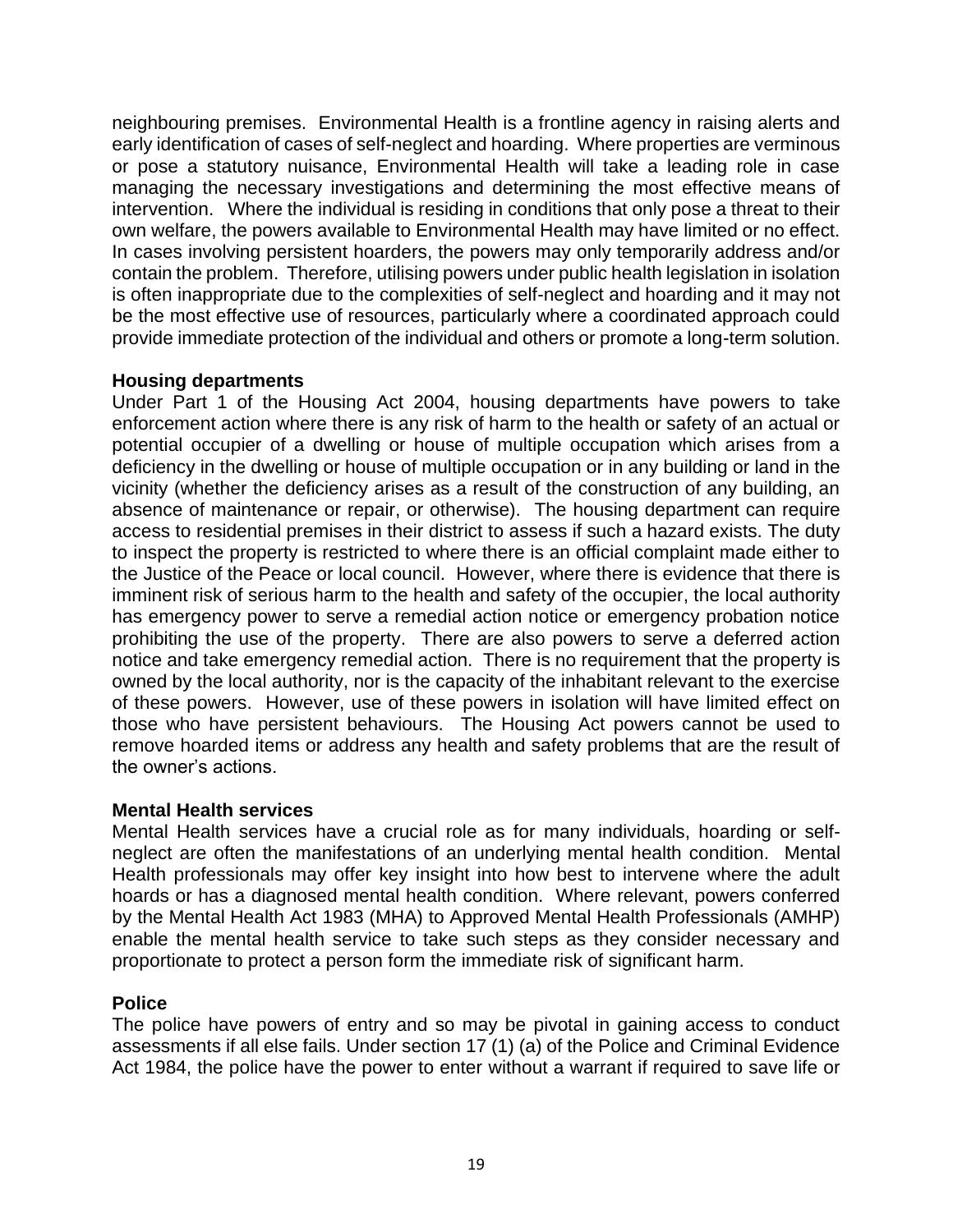limb; or prevent serious damage to property; or to recapture a person who is unlawfully at large whilst liable to be detained.

#### **Primary health services**

In some cases of chronic or persistent self-neglect, individuals who are reluctant to engage with Adult and Community Services or other agencies may engage with primary health care services such as their GP, district nursing service etc. GPs and district nurses often carry out home visits to people with care and support needs and may be the first people to notice a change in the person's home environment. Alternatively, failure to keep health appointments or to comply with medication may indicate self-neglect. As well as raising alerts and providing information, primary health services can be very effective in forming a relationship with the person and in addressing underlying concerns. Primary health services should monitor those individuals who are engaged with their service and show signs of significant self-neglect or hoarding. Monitoring might include a regular check in with, and offer of intervention to, someone who is reluctant to engage. If deterioration is such that risks to the person or to others are assessed as high by the health professional then a multi-agency response will be required.

#### **Private decluttering companies**

There are a number of private companies and not for profit social enterprises who offer specialist deep cleaning, decluttering and garden clearance services. Their staff are specially trained to understand the complexities of hoarding and how to respond appropriately in sensitive circumstances.

#### **Private landlords/housing associations/registered social landlords**

Private landlords/housing associations and registered social landlords have an obligation to ensure that their properties are in a good state of repair and are fit for human habitation. Where the tenant is responsible for the disrepair the landlord has a right of action, including ultimately seeking possession of the premises. The role of the landlord/housing association and powers afforded to them means that they have a key role in alerting the statutory authorities to particular cases and that consideration should always be given to their inclusion within multi-agency discussions.

#### **RSPCA**

Animal hoarders own a high number of animals for which they may be unable to provide adequate standards of nutrition, sanitation, shelter and veterinary care. Hoarders often care about their animals deeply but may not see or understand that the living conditions could result in animal neglect. This neglect can involve cramped, poor living conditions and in extreme cases, result in starvation, illness or death. Animal hoarders are often in denial about their inability to provide appropriate care for their animals and typically believe that no-one else can care for their animals like they do. Sensitivity is vital as animal hoarders often hold the belief that if they seek help, or allow external intervention, their animals will be euthanised or taken away from them. Professionals can contact the RSPCA who can offer advice and assistance to improve animal welfare, including giving people time to make improvements to their standards of care. Where assistance is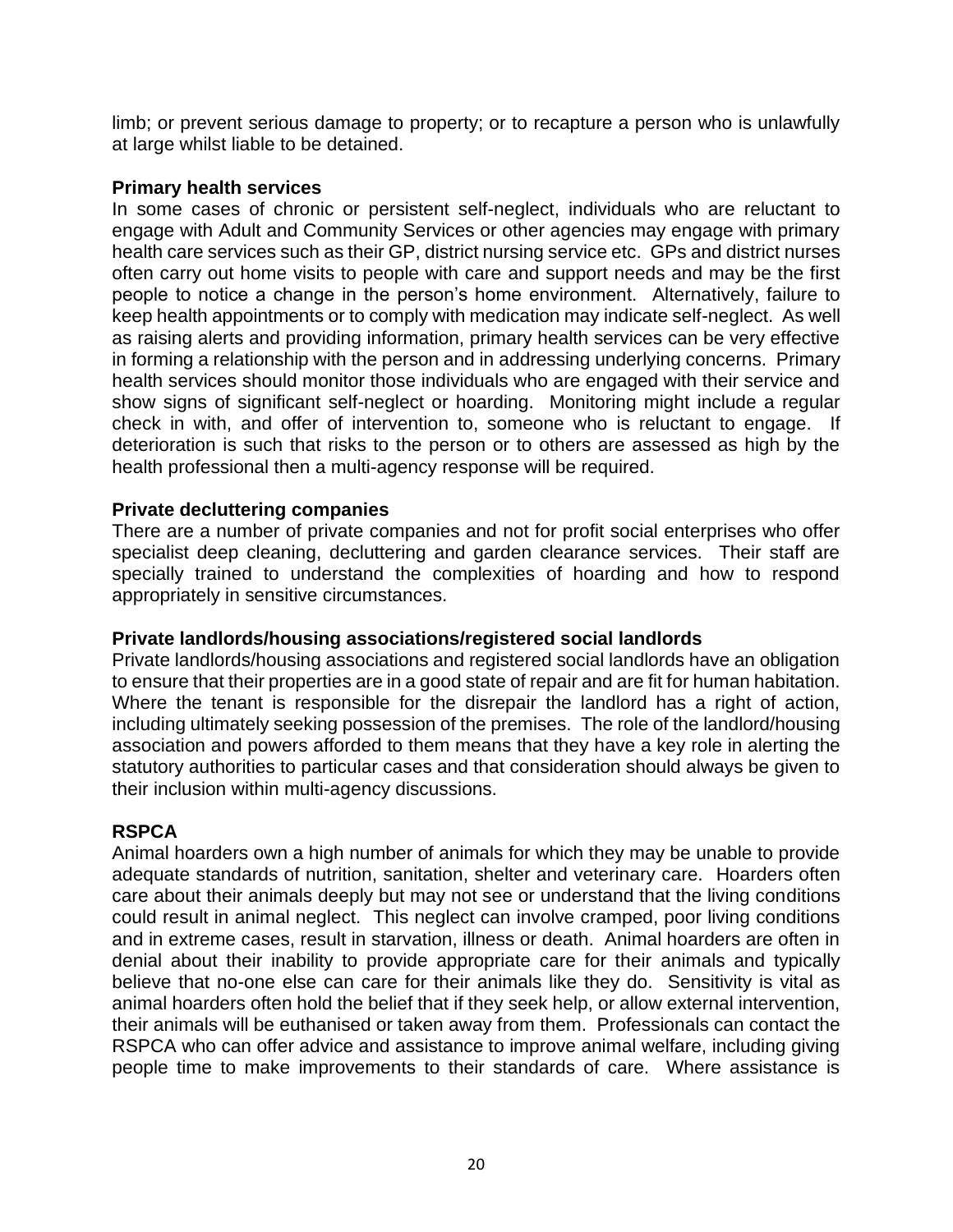declined, or in extreme cases of neglect, the RSPCA can consider prosecution under laws such as the Animal Welfare Act 2006.

#### **Fire and Rescue Service**

Fire and Rescue Service is best placed to work with individuals to assess and address fire risk and to develop strategies to minimise significant harm caused by potential fire risks in the home. Fire and Rescue Service will also raise alerts when called to or visiting addresses where significant risk is identified or where homes have damage because of a fire and the individual continues to live at that address. Fire and Rescue Service will raise alerts, carry out Safer Home visits and offer advice to individuals assuring them of the necessity and principles of fire prevention in the home. Fire and Rescue Service have on occasion managed to enter a home for a referral where home access is refused to other services due to the trusted nature of their work.

#### **Utility companies/building and maintenance workers**

Utility companies/building and maintenance workers have an important role in the identification of hoarding and self-neglect as they visit people's homes to read meters, carry out inspections or carry out building/maintenance work. Engagement of utility companies and other companies/workers who enter peoples' homes is therefore important so that reports of hoarding and self-neglect can be received and appropriate action taken.

### <span id="page-20-0"></span>Making Safeguarding Personal

Making Safeguarding Personal is about seeing people as experts in their own lives and working alongside them in a way that is consistent with their rights and capacity and that prevents harm occurring wherever possible. Safeguarding should be person-led and outcome focused, engaging the adult at risk in a conversation about how best to respond to their safeguarding situation in a way that enhances involvement, choice and control as well as improving quality of life, wellbeing and safety. Most importantly it is about listening and providing the options that support individuals to help themselves.

Whilst every effort must be made to work with adults experiencing abuse within the present legal framework, there will be some occasions on which adults at risk will choose to remain in dangerous situations. It may be that even after careful scrutiny of the legal framework, professionals will conclude that they have no power to gain access to a particular adult at risk. Professionals may find that they have no power to remove the adult from a situation of risk or intervene positively because the adult refuses all help or wants to terminate contact with the professionals. In these extremely difficult circumstances, professionals will be expected to continue to exercise as much vigilance as possible and make a safeguarding referral either to the MASH or to the allocated worker. If an allocated worker requires lateral checks, the MASH can facilitate these.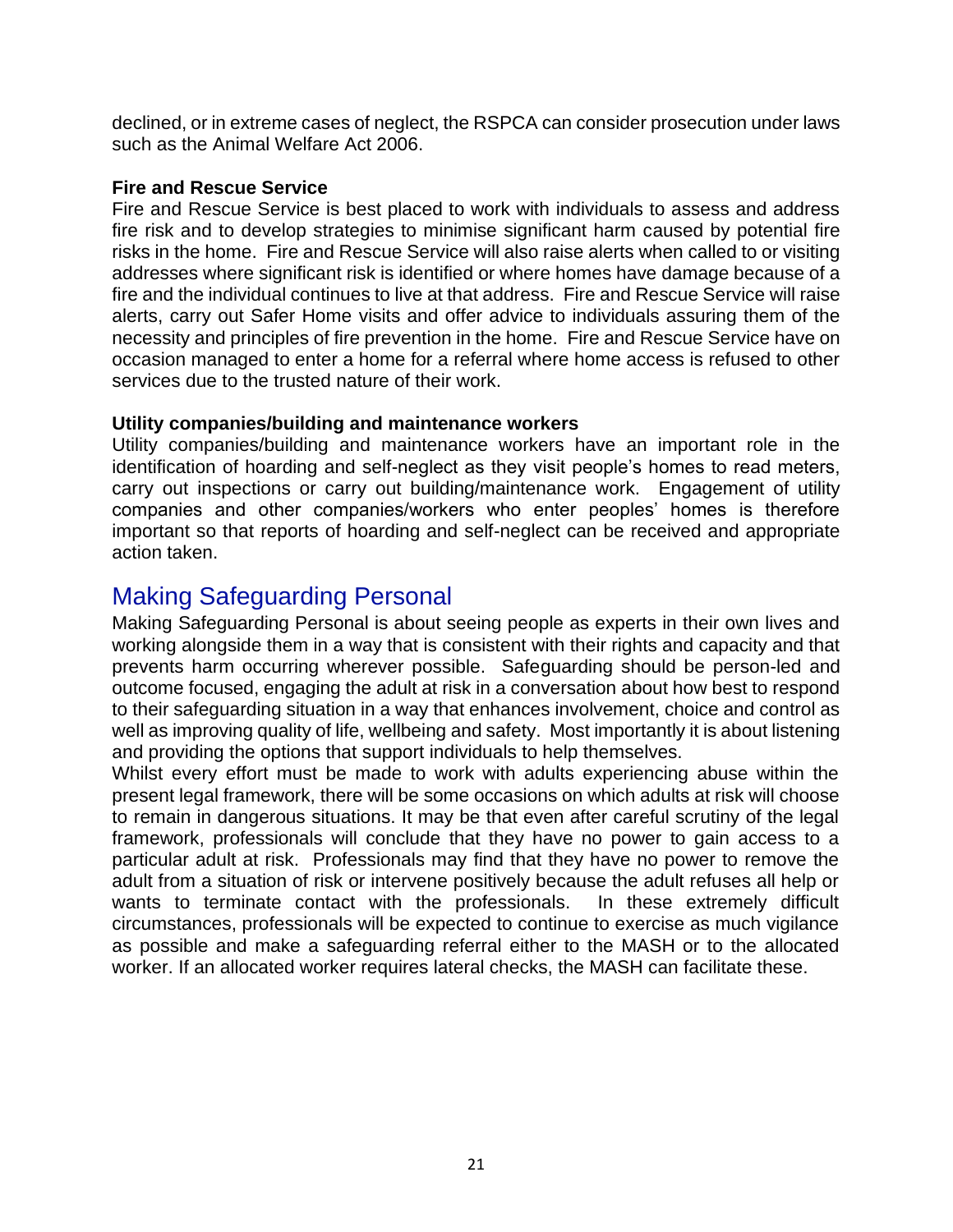# <span id="page-21-0"></span>Mental capacity and self-neglect

When concerns about self-neglect are raised, there is a need to be clear about the person's mental capacity<sup>7</sup> in respect to the key decisions in relation to the proposed intervention.

If there are any doubts about the person's mental capacity, especially regarding their ability to "choose" their living conditions or refuse support, then where possible a mental capacity assessment should be undertaken. In extreme cases of self-neglect and/or hoarding behaviour, the very nature of the environment should lead professionals to question whether the client has capacity to consent to the proposed action or intervention and trigger an assessment of that person's mental capacity.

The professional responsible for undertaking the capacity assessment will be the professional who is proposing the specific intervention or action, and is referred to as the "decision maker". Although the decision maker may need to seek support from other professionals in the multidisciplinary team, they are responsible for making the final decision about a person's capacity.

There may be circumstances in which it is useful to involve therapists in capacity assessments. For example, occupational therapists where the decision is around managing tasks within the home environment or speech and language therapists where the person has communication difficulties.

Strong emphasis needs to be placed by practitioners on the importance of inter-agency communication, collaboration and the sharing of risk. The autonomy of an adult with capacity should be respected including their right to make what others might consider to be an "unwise decision". However, this does not mean that no further action regarding the self-neglect is required. Efforts should be directed to building and maintaining supportive relationships through which services can in time be negotiated.

Capacity assessments may not take full account of the complex nature of capacity. "Selfneglect and adult safeguarding: findings from research" (SCIE report 46) highlights the difference between capacity to make a decision (decisional capacity) and capacity to actually carry out the decision (executive capacity). However, this distinction does not currently exist in policy or guidance.

NB: It is good practice to consider or assess whether the person has the capacity to act on a decision that they have made (executive capacity). An individual who self neglects may have decisional capacity but may lack the ability to execute their decision, hence the requirement to assess both decisional and executive capacity.

Any capacity assessment carried out in relation to self-neglect and or hoarding behaviour must be time and decision specific, and relate to a specific intervention or action. If the person is assessed as not having capacity to make decisions in relation to their selfneglect, then any decisions should be made following the best interests process, which

<sup>7</sup> Mental Capacity Act 2005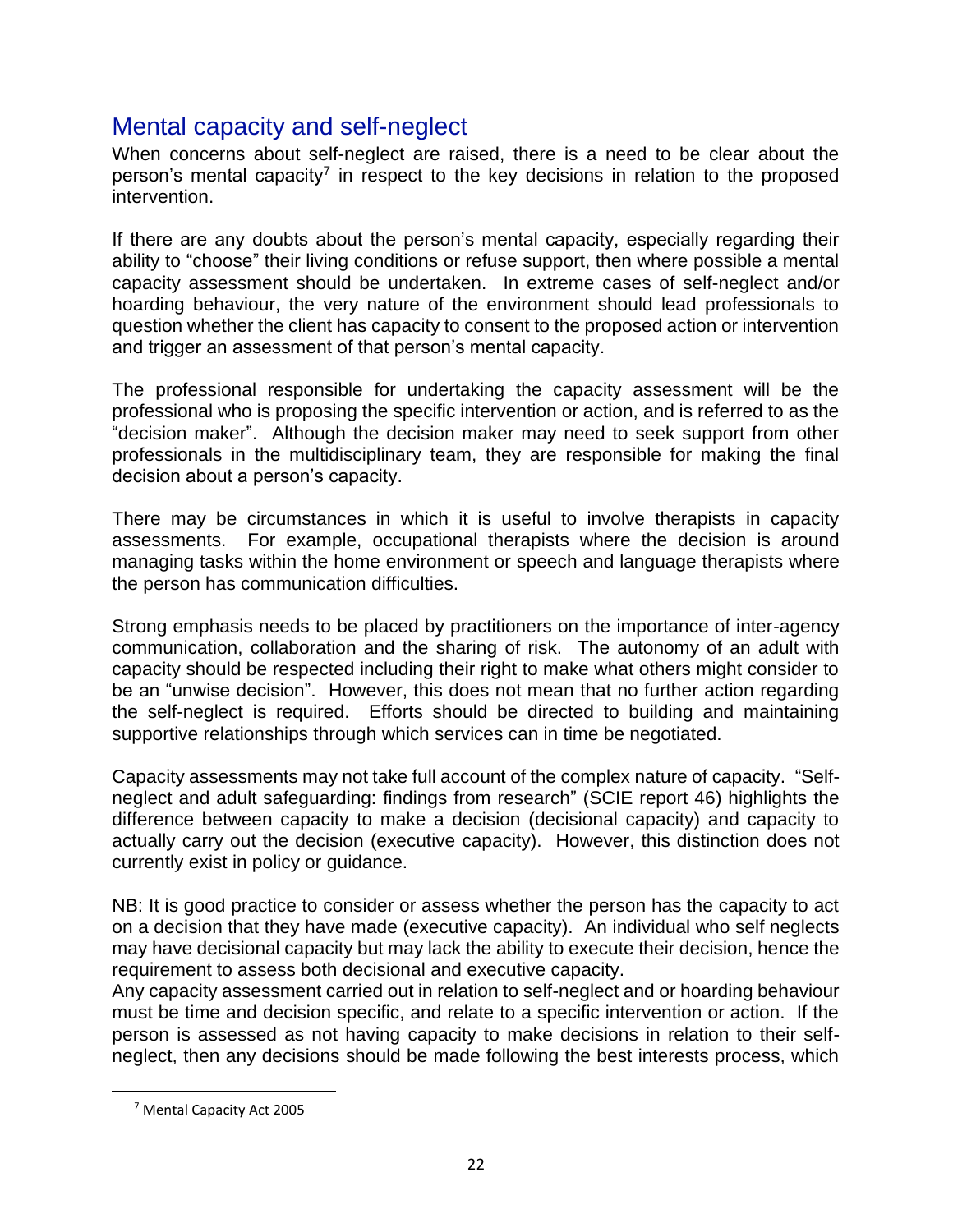includes taking into account the person's views and taking the least restrictive action. Due to the complexity of such cases, there must be a Best Interests Meeting, chaired by a manager or other senior or experienced professional from the appropriate organisation and appropriately recorded in formal minutes. Additionally, consideration should be given as to whether an Independent Mental Capacity Advocate (IMCA) should be instructed. Fluctuating capacity should be considered and evidenced.

In particularly challenging and complex cases, it may be necessary for the organisation to seek legal advice in order to refer to the Court of Protection (COP) to make the best interests decision.

### <span id="page-22-0"></span>**Consent**

We share information for the purpose of safeguarding adults with care and support needs on the basis this is undertaken in performance of a task undertaken in the public interest and a legal obligation to which we obligated. We will also share sensitive/special categories of information for the reasons of substantial public interest. Therefore if we have reason to believe that a person has care and support needs and is experiencing or at risk of abuse we have powers to seek and share information with partners which are derived from the Care Act. We will be clear with partners when seeking information why we believe the person has care and support needs and the nature of the abuse they are experiencing or at risk of. This is the basis for our information sharing in MASH.

Where an adult has mental capacity in relation to the relevant decisions, any proposed intervention or action must be with the person's consent, except in the public interest where other people are affected or circumstances where a local authority or agency exercises their statutory duties or powers

If the individual refuses to participate or engage with agencies or provide access, information obtained from a range of other sources may "hold the key" to achieving access or to determining levels of risk.

Where a self-neglecting individual chooses not to accept positive change to their circumstances, professionals working with them have a responsibility to explore that choice through respectful challenge and tactfully expressing concerned curiosity. Professionals need to explore the extent to which "choice" is in fact chosen, taking into account potential contributory factors to the individual's situation which may shed light on their resistance. For example, considering the potential of undue influence by a third party being the reason an individual declines intervention or whether a deep-seated fear of care home placement or losing one's pets stops someone from accepting intervention.

In the most high-risk, intractable cases where an adult has been identified as potentially self-neglecting, is refusing support, and in doing so is placing themselves or others at risk of significant harm, a referral should be made as outlined in the self-neglect pathway.

An adult at risk with no disturbance or impairment in the functioning of the mind may be entitled to the protection of the Inherent Jurisdiction of the High Court if he/she is, or is reasonably believed to be, incapacitated from making the relevant decision by reason of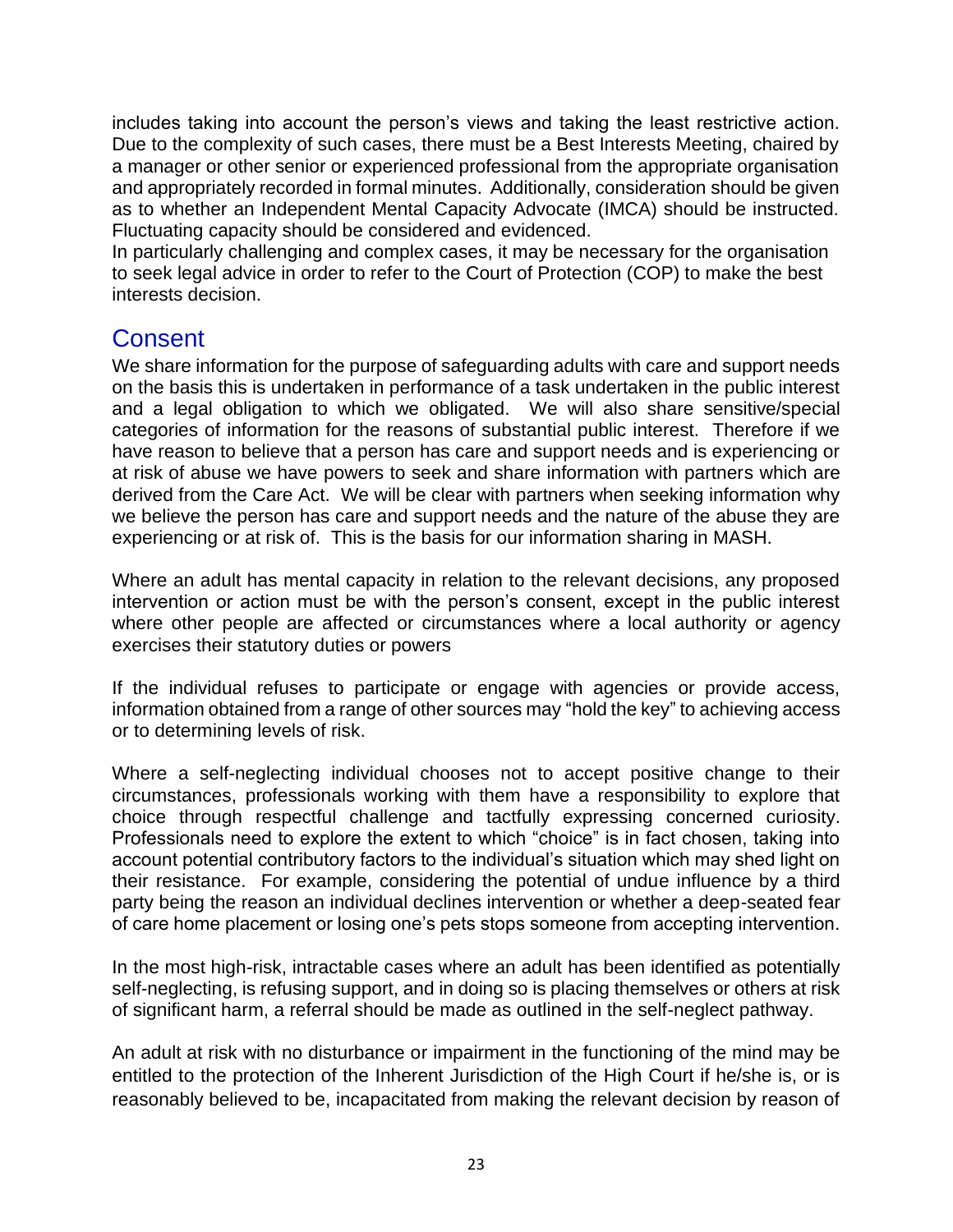such things as constraint, coercion, undue influence or other vitiating factors such as mental disorder or mental illness. They may also be reasonably believed to be, for some reason, deprived of the capacity to make the relevant decision, or disabled from making or expressing a free choice or genuine consent. Irrespective of this provision, adults with the mental capacity to make their own, sometimes unwise decisions, remain responsible for their own actions and any associated risk (however, as previously stated, this does not preclude them from professionals' continued efforts to engage).

### <span id="page-23-0"></span>Advocacy and support

It is essential to ensure that all efforts are made to include the person suspected of selfneglecting and ensure that they are consulted with and included in discussions. Concerns should be raised directly with the adult at the earliest opportunity. If there is concern that the person has substantial difficulty participating in any aspect of the process, the involvement of an independent advocate or appropriate friend or family member **must** be considered for the individual.<sup>8</sup> The involvement of a family member does not negate a referral to an Independent Mental Capacity Advocate (IMCA) where relevant.

A person who is employed to provide or arrange care or treatment for the adult at risk cannot act as their advocate. "Substantial difficulty" would be characterized by the individual's inability to understand, retain, or weigh up information relevant to the enquiry or to communicate their wishes, views, and feelings (whether by talking, using sign language or any other means).

The "support" element refers to the advocate's role of assisting the adult to understand the process of external support and intervention while the "representation" is about ensuring that the individual's voice is heard and that all intervention reflects their views as far as appropriate.

Intervention and support can commence prior to the appointment of an advocate if necessary but, where required, an advocate must then be appointed as soon as possible.

# <span id="page-23-1"></span>Duty of care

Safeguarding adults at risk of harm often creates a tension for professionals between promoting an adult's autonomy and their duty to try to protect them from harm. All professionals working with adults at risk should be aware of their duty of care in cases of self-neglect or hoarding, even when the individual has been assessed to have mental capacity in relation to the relevant decisions. Respect for autonomy and selfdetermination must always be balanced against the duty of care and promotion of dignity and wellbeing. The duty of care can be summarised as the obligation to exercise a level of care towards an individual, as is reasonable in all circumstances, by taking into account the potential harm that may reasonably be caused to that individual or his property. It means supporting an individual to achieve their chosen outcomes while maximising safety as far as practicable.

<sup>8</sup> Section 67 & 68 Care Act 2014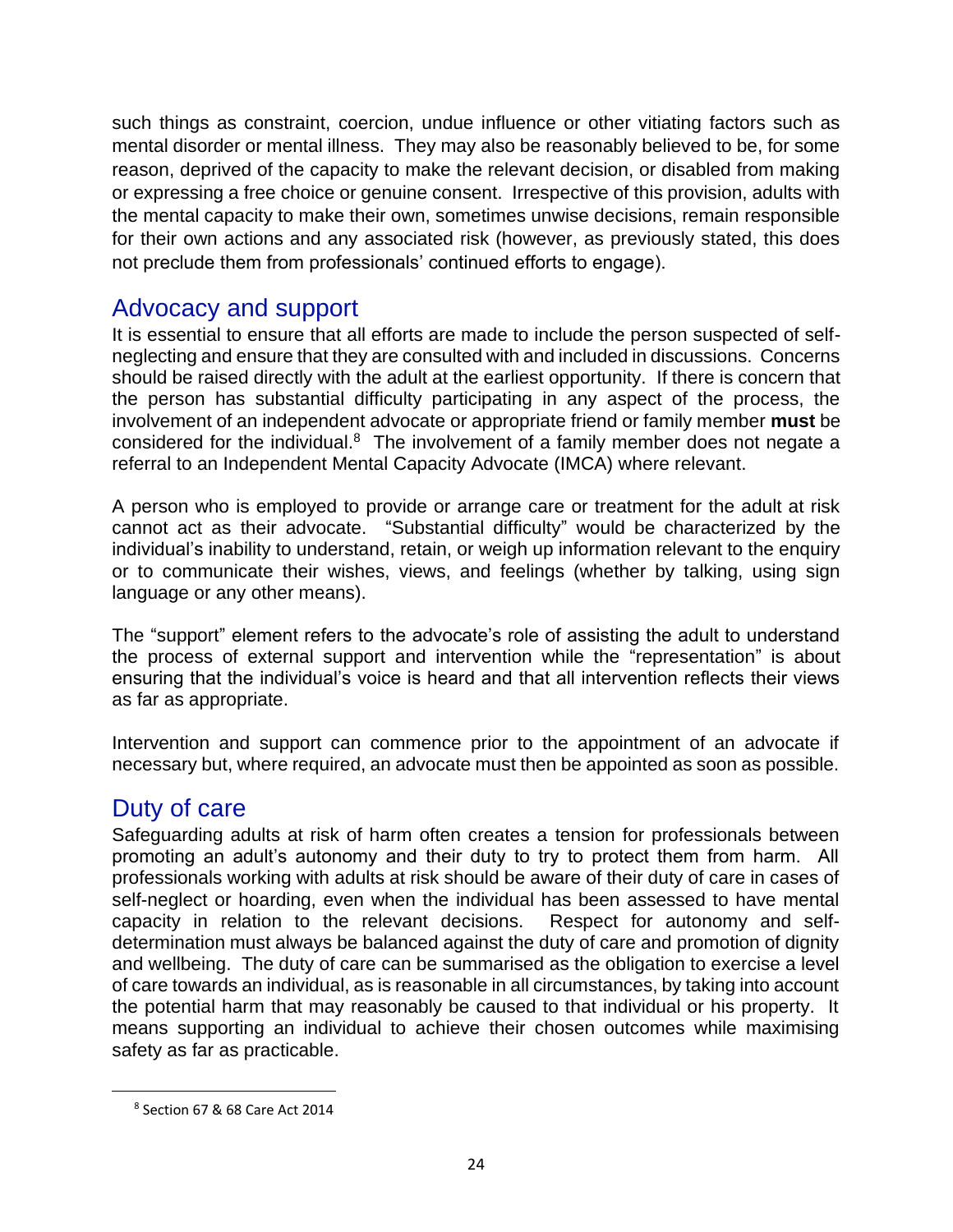DSPP has a duty to ensure that partner agencies protect Dudley residents from foreseeable harm, with consideration being given to others who may also be at risk, at which point an individual's autonomy may potentially be overridden in the public interest. The overall aim is not to be bureaucratic or paternalistic but to empower individuals to take control of shaping their own lives wherever possible and lead the pace of intervention.

Respect for autonomy does not mean abandonment. Working with self-neglecting adults often requires persistence over a long period rather than time-limited involvement.

This policy requires that all cases of self-neglect and hoarding assessed as high-risk will not be closed prior to multiagency agreement and a clear record of all protective measures and shared decision making should be kept.

### <span id="page-24-0"></span>Safeguarding children

Safeguarding children is about protection from maltreatment, preventing impairment of their health or development and ensuring that they are growing up in circumstances consistent with the provision of safe and effective care. Growing up in a hoarded property can put a child at risk by affecting their development and in some cases, leading to the neglect of a child.

When addressing concerns of self-neglect and hoarding, professionals should determine whether there are children in the household who may need support or who are at risk. Where there are any child protection or child in need concerns, these must be referred to Children's Services as a matter of urgency by contacting the Children's SPA on 0300- 555-0050.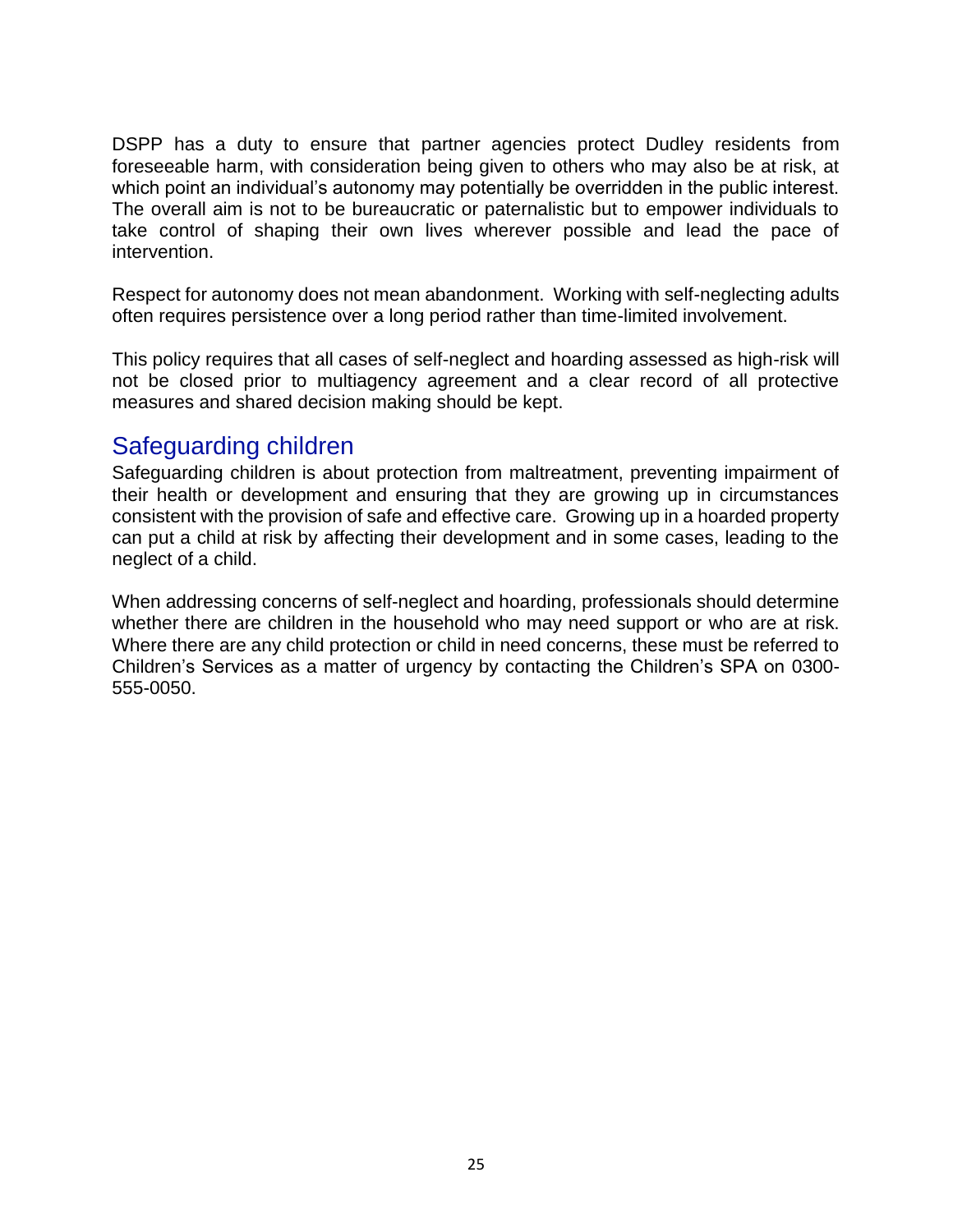# <span id="page-25-0"></span>Self-neglect pathway for professionals

(for hoarding please see separate pathway appendix 1)



# <span id="page-25-1"></span>Assessment

An assessment should be carried out by the most appropriate agency depending on the nature of the concerns. In most instances, this would the referring agency. For example, where an individual is severely neglecting their health, the most appropriate lead agency may be the representative of the NHS such as community nurses or practice surgeries.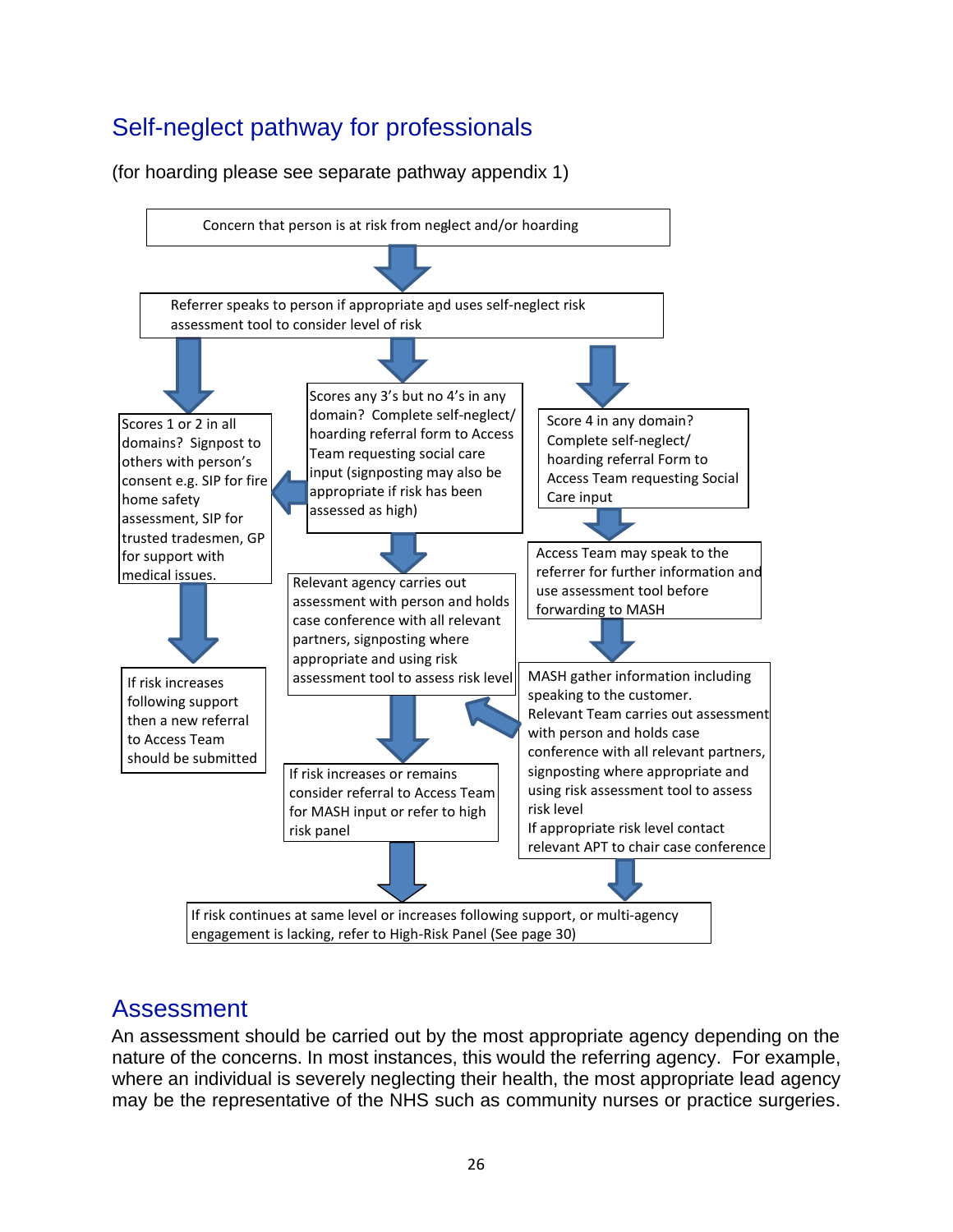Alternatively, Housing or Environmental Health may be the most appropriate agencies to address hoarding and infestation while Adult Social Care would intervene where individuals grossly neglect their personal care and other daily living activities. Assessments can also be carried out jointly on an interagency basis. This must be informed by the views of individuals themselves, wherever possible and practicable as well as by the views of carers and/or relatives where appropriate.

Specialist input may be required to clarify certain aspects of the adult's functioning and risk. This includes considering the request for a Mental Health Act assessment where this appears to be appropriate. Another example would be a referral for psychological input. Where there are concerns about mental capacity, a mental capacity assessment must be considered at an early stage in relation to the individual's ability to make informed decisions regarding the risks identified.

Building a positive relationship with individuals who self-neglect is critical to achieving change for them, and ensuring their safety and protection. It is also key to maintaining the kind of contact that can enable interventions to be accepted with time.

It may be necessary to work creatively and across job roles in some instances to maximise engagement. For example, if the adult has developed a trusting relationship with one professional but declines the intervention of other agencies, that one professional may be guided by colleagues to ask other questions or assess other risk aspects that are pertinent to their respective roles pending further attempts at engagement.

Consider all members of the household when assessing needs and risks as, in some cases, more than one family member may need an assessment in their own right. Addressing self-neglect requires time and patience; improvements often take time to come to fruition, sometimes weeks, months or even longer. Short-term preventative interventions are unlikely to succeed so professionals will need to allow flexibility in such cases.

It is NOT enough or appropriate to simply write a letter offering intervention or asking the adult to make contact. People who self-neglect or hoard are unlikely to respond to written correspondence.

### <span id="page-26-0"></span>Consider appropriate procedure to respond to the risk

There may be occasions when it is appropriate to follow another procedure to coordinate all or some aspects of the issues identified.

Where the adult at risk's ability to make the relevant informed decisions is in question, the principles of the Mental Capacity Act must be followed.

If the apparent self-neglect may have developed as a result of abuse or neglect by others, the Dudley Safeguarding Adults Policy and Operational Guidance and other DSPP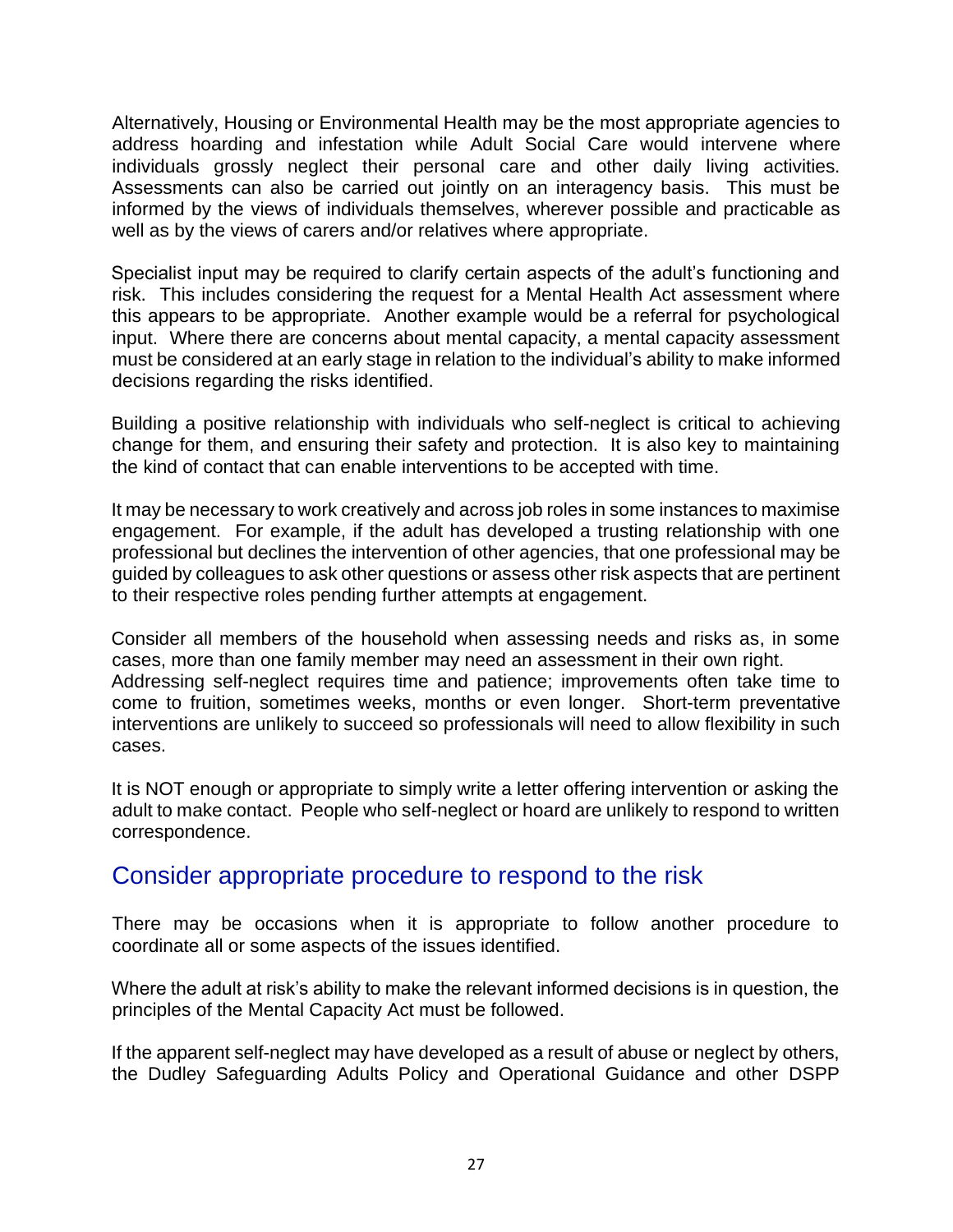policies, protocols and guidance should be used. If there are any child protection or child in need concerns these must be referred to Children's Services as a matter of urgency.

If other processes are considered more appropriate to use to support the individual, the self-neglect procedures may be ended at this point and all issues handed over to the practitioner/service taking responsibility for addressing the self-neglect as well as the other concerns. There must be clear documentation to evidence the handover of responsibilities if this is the case.

Depending on the level and nature of the risks identified, consideration may be given to the work of other agencies and practitioners being carried out in parallel with the selfneglect procedures.

The scope of this policy does not include:

• Issues of risk associated with deliberate self-harm; the intentional infliction of physical damage or injury by an individual to their own body. Anyone who self-harms should be advised to see their GP or other relevant health professional.

### <span id="page-27-0"></span>Referral process

The safeguarding alert formn should only be used when there is a concern that an individual is at significant risk of harm due to self-neglect and a multi-agency case conference is required.

If an individual is at risk due to hoarding then please use the hoarding referral form to make contact with the MASH team.

Please use the multi-agency self-neglect risk assessment guidance tool (page 12) to consider if a referral is necessary: individuals who score 4 in any domain on the tool are considered at risk of significant harm. If an individual does not score 4 but the referrer is still concerned that the individual is at risk of significant harm please contact the MASH team for further discussion prior to making a referral.

### <span id="page-27-1"></span>Multi-agency case conference

A multi-agency case conference will be considered where:

- The current level of professional intervention has not reduced the level of risk, and significant risk remains
- It has not been possible to coordinate a multi-agency approach through work undertaken up to this point
- The level of risk requires a more formal information sharing process to agree and record a multi-agency action plan

The principles for arranging a multi-agency case conference are to consider:

- The individual's view and wishes as far as known
- Information, actions and current risks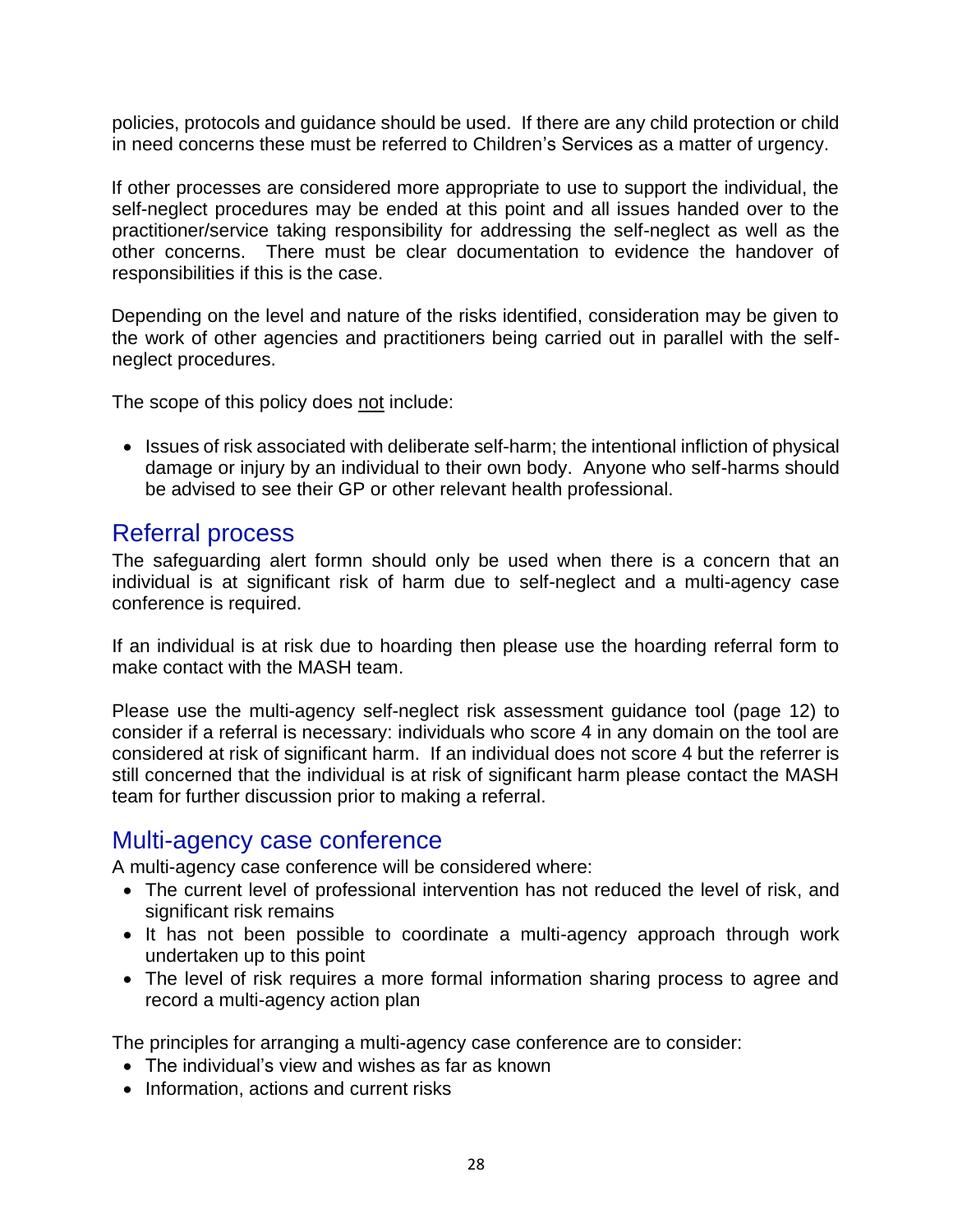- The on-going lead professional/agency who will coordinate this work and
	- o Coordinate information-sharing in line with the principles of information sharing contained in the Dudley Safeguarding Adults policy and operational guidance
	- o Evaluate relevant information to inform the most effective action plan.

. Suggested membership (this list is not exhaustive):

- Adult at risk and their representative/s
- Dudley CCG
- West Midland Police Department
- West Midlands Fire and Rescue Service
- West Midlands Ambulance Service
- Primary, acute and community health care services
- Dudley Group of Hospitals
- Adult Social Care and Children's Services
- Environmental Health
- Housing providers
- Community wardens and Community Safety
- Care agencies
- Healthwatch Dudley
- Community/voluntary sector/community networks
- Legal and Property Services

Guidance for multi-agency case conference:

- The lead professional/ agency is responsible for convening the meeting and making arrangements such as venue, chairing and minute taking
- The referring agency will make arrangements to involve the individual concerned
- Every effort must be made to engage with the individual and to enable them to communicate their views to the meeting
- If the individual does not wish to attend the meeting, representatives will need to consider how their views and wishes are to be presented at the meeting e.g. by the appointment of a formal or invitation extended to an informal advocate
- Participants from all agencies identified should attend the meeting with an understanding of their responsibilities to share relevant information in order to reach an agreement on the way forward
- It is important to ensure that any actions agreed comply with legislation and statutory duties. Legal representation at the meeting may need to be considered to facilitate discussions around relevant legal options. This may include application to the Court of Protection where there are concerns about mental capacity or to the High Court (inherent jurisdiction) where the individual is believed to be mentally capacitated
- An action plan should be developed and agreed by members of the meeting. Where there are disagreements about any aspects of the plan, these should be resolved by consultation with a senior manager from the lead agency
- The chair of the multi-agency meeting will ensure clarity is brought to timescales for implementing contingency plans, so that where there is legal and professional remedy to do so, risk is responded to and harm is reduced/prevented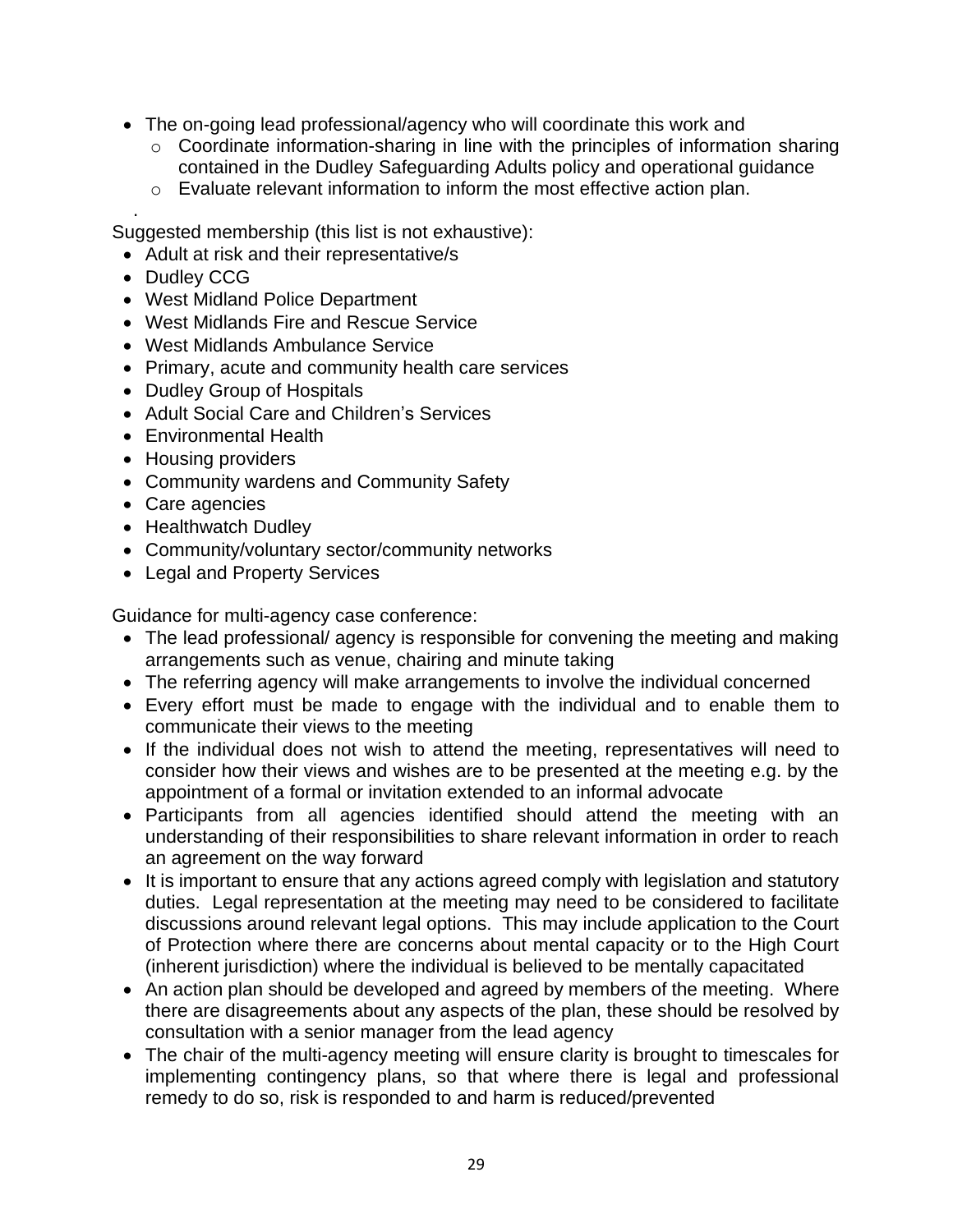NB: The chair is not responsible for ensuring that identified action points are correctly followed up. It is the responsibility of the lead practitioner/each agency representative to ensure that identified actions are implemented and followed up.

Outcomes of the meeting will include the following:

- An action plan including contingency plans and escalation process
- Agreement of monitoring and review arrangements and who will do this
- An agreement of a communication plan with the individual/other key people involved
- An agreement regarding which agency/ies will take the lead in the case
- Agreement of any trigger points that will determine the need for an urgent multiagency review meeting or referral to the high-risk panel

Appropriate written communication should be forwarded to the individual concerned, irrespective of the level of their involvement to date. This communication will include setting out what support is being offered and/or is available and providing an explanation for this. Should this support be declined, it is important that the individual is aware that, should they change their mind about the need for support, then contacting the relevant agency at any time in the future will trigger a re-assessment. Careful consideration will be given as to how this written record will be provided and, where possible, explained to the individual.

### <span id="page-29-0"></span>Multi-agency review meeting (further case conference)

The case conference may decide to set a further meeting to bring professionals back for the purpose of revisiting the original assessments, particularly in relation to the individual's current functioning, risk assessments and known or potential rates of improvement or deterioration in:

- The individual
- Their environment
- The capabilities of their support system.

Decision-specific mental capacity assessments will have been reviewed and will be shared at the meeting. Discussion will need to focus upon contingency planning based upon the identified risk(s).

A decision may be taken to continue providing opportunities for the individual to accept support and monitor the situation. Clear timescales must be set for providing opportunities and for monitoring, and who will be involved in this.

Where possible, indicators that risks may be increasing will be identified and that will trigger agreed responses from agencies, organisations or people involved in a proactive and timely way.

A further meeting date will be set at each multi-agency review until there is agreement the situation has become stable and the risk of harm has reduced to an agreed acceptable level.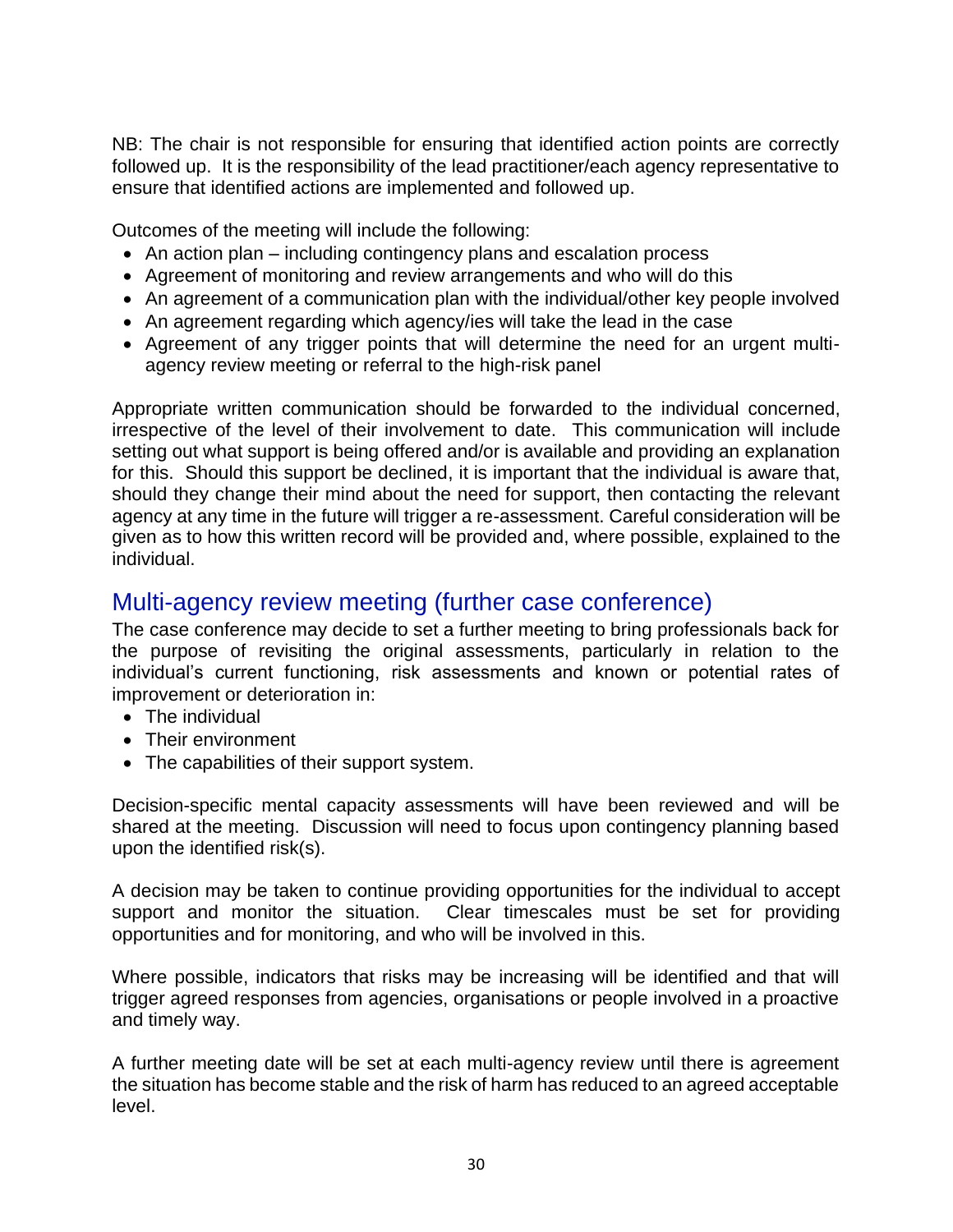Where agencies are unable to implement support or reduce risk significantly, the reasons for this will be fully recorded and maintained on the individual's file, with a full record of the efforts and actions taken. In these circumstances, Legal advice must be sought.

# <span id="page-30-0"></span>Multi-disciplinary panel/high risk panel (MDP)

A MDP will support agencies in their work to lower and manage risk for both residents and their immediate neighbours, where partners feel they have exhausted internal mechanisms for managing the risk or where more formal consultation with colleagues from other agencies would enhance their response.

The panel is collaboratively owned by participating agencies operating in Dudley. It will be administered on behalf of the participating agencies by Dudley Metropolitan County Council Adult Social Care, and chaired by a nominated senior manager.

The panel will consider case presentations for situations which have already been considered within partner agencies' risk assessment processes and/or the self-neglect multi-agency case conference and significant risk remains.

Reasons for referring to the high risk panel may include:

- The conference chair is concerned about a lack of progress
- Lack of progress identified at the case conference
- Public safety remains a concern
- Lack of partnership engagement
- Disagreement on deployment of resources

# <span id="page-30-1"></span>Record keeping, information sharing and confidentiality

The identified lead agency coordinates information gathering and determines the most appropriate actions to address the concerns. The lawful bases for information sharing have been previously identified as "legal obligation" and "public task". However, the common law duty of confidentiality as laid out in the Care Act Guidance section (14.150) outlines the importance of still attempting to obtain informed consent, which in this context is focused on keeping individuals informed and asking for their co-operation in sharing of their information. Lead agencies should endeavour to obtain consent for this purpose but if this is not possible, and other adults are at risk of abuse or neglect, it may be necessary to override the requirement; and it is inappropriate for agencies to give assurances of absolute confidentiality in cases where there are concerns about abuse, particularly in those situations when other adults may be at risk.

Where an adult has refused to consent to information being disclosed (section.14.158) or consent cannot be established for these purposes, then practitioners must consider whether there is an overriding public interest that would justify information sharing (e.g. because there is a risk that others are at risk of serious harm). The adult should be provided with, or signposted to, a privacy notice that clearly identifies the lawful basis for the processing.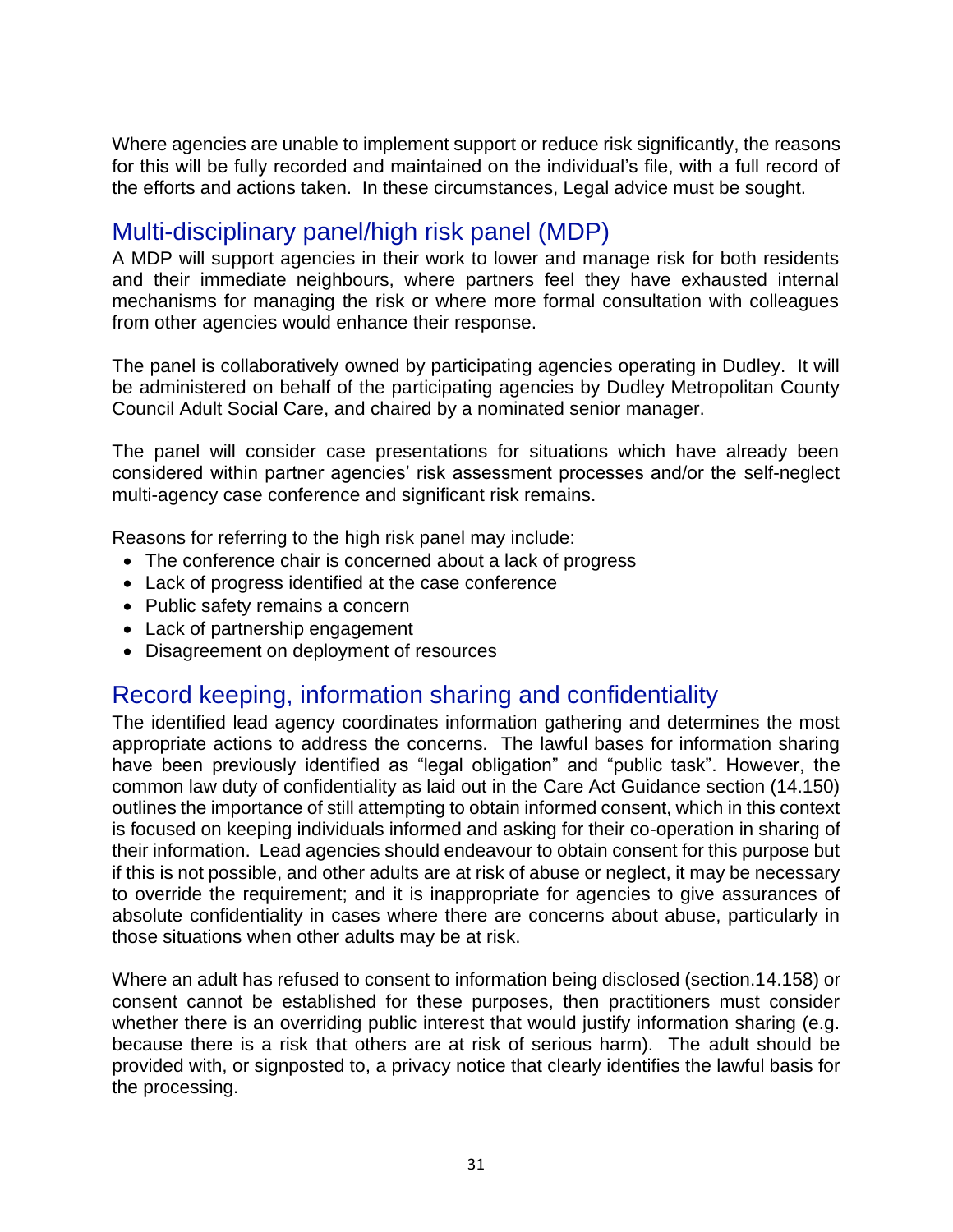In certain circumstances, it will be necessary to exchange or disclose personal information which will need to be in accordance with the law on confidentiality and the Data Protection Act. The Home Office and the Office of the Information Commissioner have issued general guidance on the preparation and use of information.

Information sharing should be in line with the principle of information sharing contained in the Care Act Guidance<sup>9</sup> which will ensure that information gathered at this stage is to inform:

- Decision making regarding whether further multi-agency information sharing is required
- The completion of an initial risk assessment and ensuring any urgent actions are carried out. e.g. contacting emergency services, West Midlands Fire and Rescue Service, completing safety checks and where necessary seeking urgent medical intervention
- Where there are concerns about the individual's ability to make informed decisions due to a mental disorder or ill health, consideration must be given to carrying out a Mental Capacity Assessment in relation to any decisions they may need to be made regarding their safety or the safety of others

Information gathering will aim to build an understanding of:

- Any previous successful engagement with the individual
- Approaches that appeared to disengage the individual
- An insight into the individual's wishes and feelings including previous wishes or life experiences that may inform a Best Interests decision
- The views of anyone who has or has had contact with the individual including relatives and neighbours

When working with individuals who may be reluctant to communicate, the risk of miscommunication between agencies is greater than usual. It is important to ensure that all relevant information is available to those who undertake any assessments. Use information available as above regarding any previous successful engagement with the individual to facilitate direct communication with them if possible. This should be appropriate to the person's needs such as making use of interpreters for those who speak English as a second language or British Sign Language signers when required. This should ensure that the assessment will inform any actions to be taken and include the wishes and feelings of the individual.

The following key principles must be applied:

- Balancing individuals' rights and agencies' duties and responsibilities.
- All individuals have the right to take risks and to live their lives as they choose.
- These rights including the right to privacy will be respected and weighed when considering duties and responsibilities towards them.

<sup>9</sup> The Care and Support Statutory Guidance (Issued under the Care Act 2014) Department of Health 2014 updated August 2017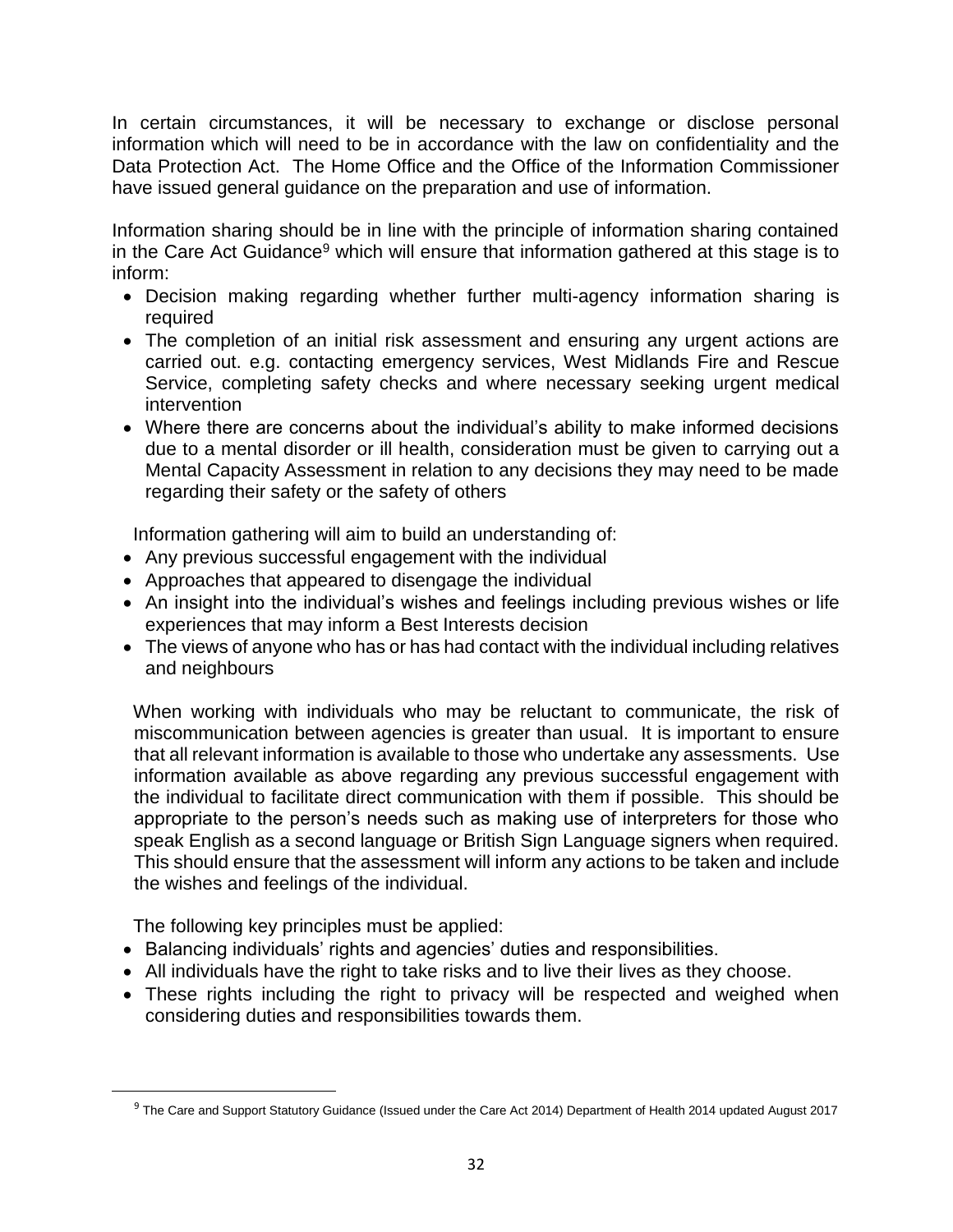They will not be overridden other than where it is clear that the consequences would be seriously detrimental to their, or another person's health and wellbeing, and where it is lawful to do so with the least restrictive option.

The case record will include a complete and up to date summary record of the efforts and actions taken by all other agencies involved. Individual agencies will also need to keep their own records of their specific involvement.

Accurate records must be maintained that demonstrate adherence to this document and locally agreed case recording policy.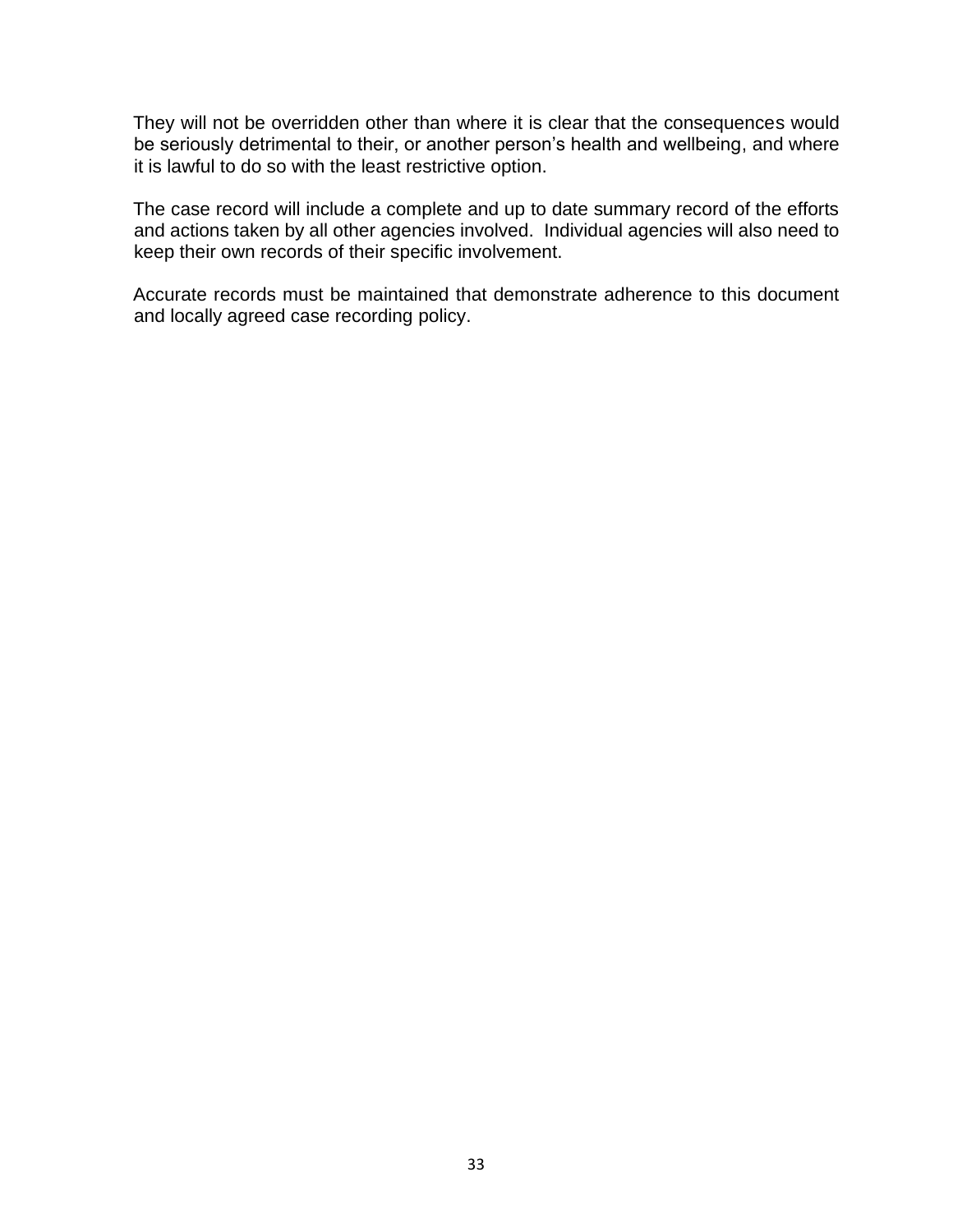# <span id="page-33-0"></span>Appendix 1 – Multi–Agency Hoarding Framework

Please visit the Dudley Safeguarding website to view the Multi Agency Hoarding Framework.

<https://safeguarding.dudley.gov.uk/safeguarding/adults/work-with-adults/local-guidance/>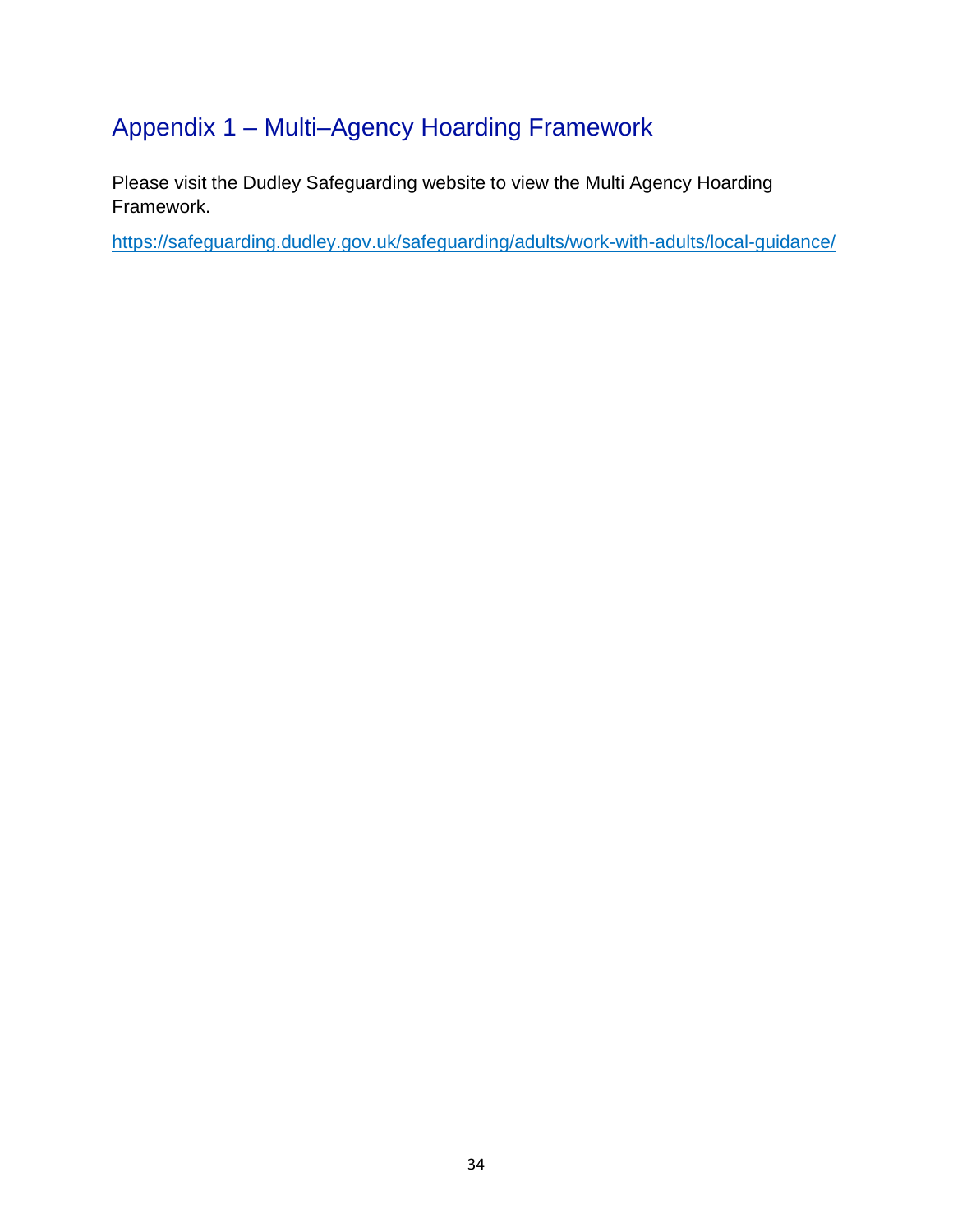# <span id="page-34-0"></span>Appendix 2 Hoarding Referral Form

Please visit the Dudley Safeguarding website to access the hoarding referral form.

<https://safeguarding.dudley.gov.uk/safeguarding/adults/work-with-adults/local-guidance/>